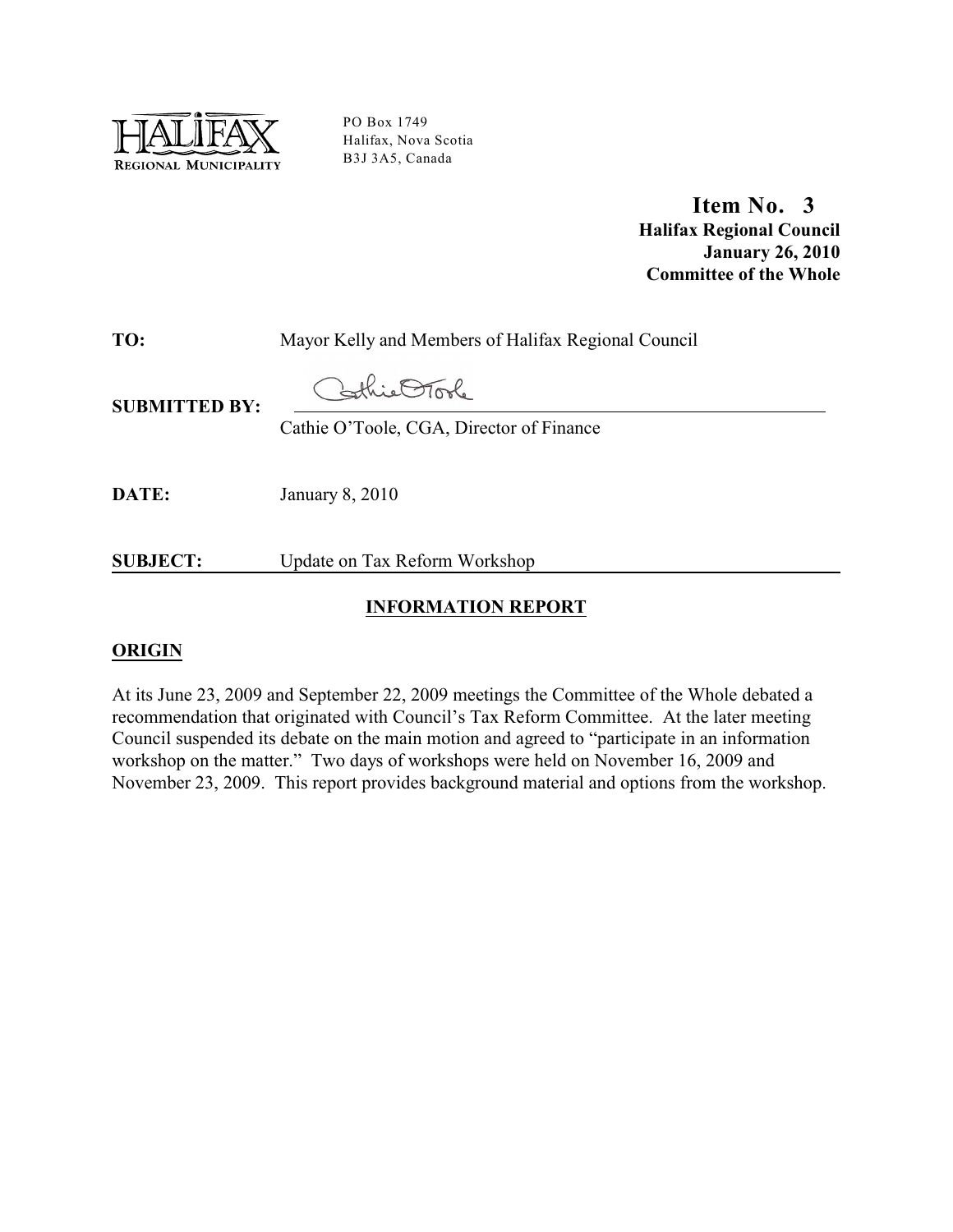#### **BACKGROUND**

Following the completion of HRM's Regional Plan, Council established a Tax Reform Committee in late 2006 to review the entire "Foundations" of the system. It membership consisted of seven citizens and six councillors from across the Region. Its mandate was to oversee the Tax Reform project including public consultations and recommendations to Council.

The Tax Reform Committee held a series of public meetings in the Spring of 2007 aimed at understanding what foundations and principles should underlie any municipal tax system. These meetings were meant to discuss the theoretical "Foundation" for the municipal tax system. Based on those consultations, it created a Mission Statement for the tax system with two key elements: "services" and "ability to pay". Only then did the Committee start work on options for the tax system.

The Committee studied municipal tax systems elsewhere in Canada and abroad. It looked at several broad "packages" for a tax system before developing a "draft tax model" for public discussions. This model was based on a combination of both "services" and "ability to pay".

Municipal services were examined using a "benefit" approach. A series of nine dwelling unit taxes were designed to replace the current assessment based system. Overall, these nine taxes would replace the current three general tax rates as well as around 15 area rates and numerous local improvement charges. Setting tax rates by key services was seen as improving transparency and accountability for municipal services. While some refer to it as a fee for service model, it is not a user pay model. It is more accurate to refer to it as service-based taxation based on a "benefit" approach. Individuals will not have the option of opting out of services and will not have a choice as to which service they may acquire or pay for. Rather, these are decisions made by Regional Council and the tax for municipal services will be levied either regionally (eg Police, Fire, Libraries), within a defined area (eg Transit, Sidewalks, Recreation), or on specific types of properties that have the greatest degree of benefit (eg Hydrants, Solid Waste).

Ability to Pay was considered a critical component of the Draft Tax Model and was examined in great detail. The current property taxes paid by income level were examined especially those of low income individuals. The Committee is proposing a substantial enhancement of the Low Income Rebate system. Overall, the Draft Tax Model will see a decline in the tax burden on most low income homeowners. Middle income tax payers that have have high-end tax bills will see those bills decline while those who have enjoyed very low property tax bills will see an increase.

The Tax Reform Committee has emphasized throughout that this model is one approach that could be taken and that numerous elements of it can be altered or replaced. It should go without saying that such a model would be phased in over a period of time.

The Draft Tax Model was presented at a series of 13 public open houses in the spring of 2008,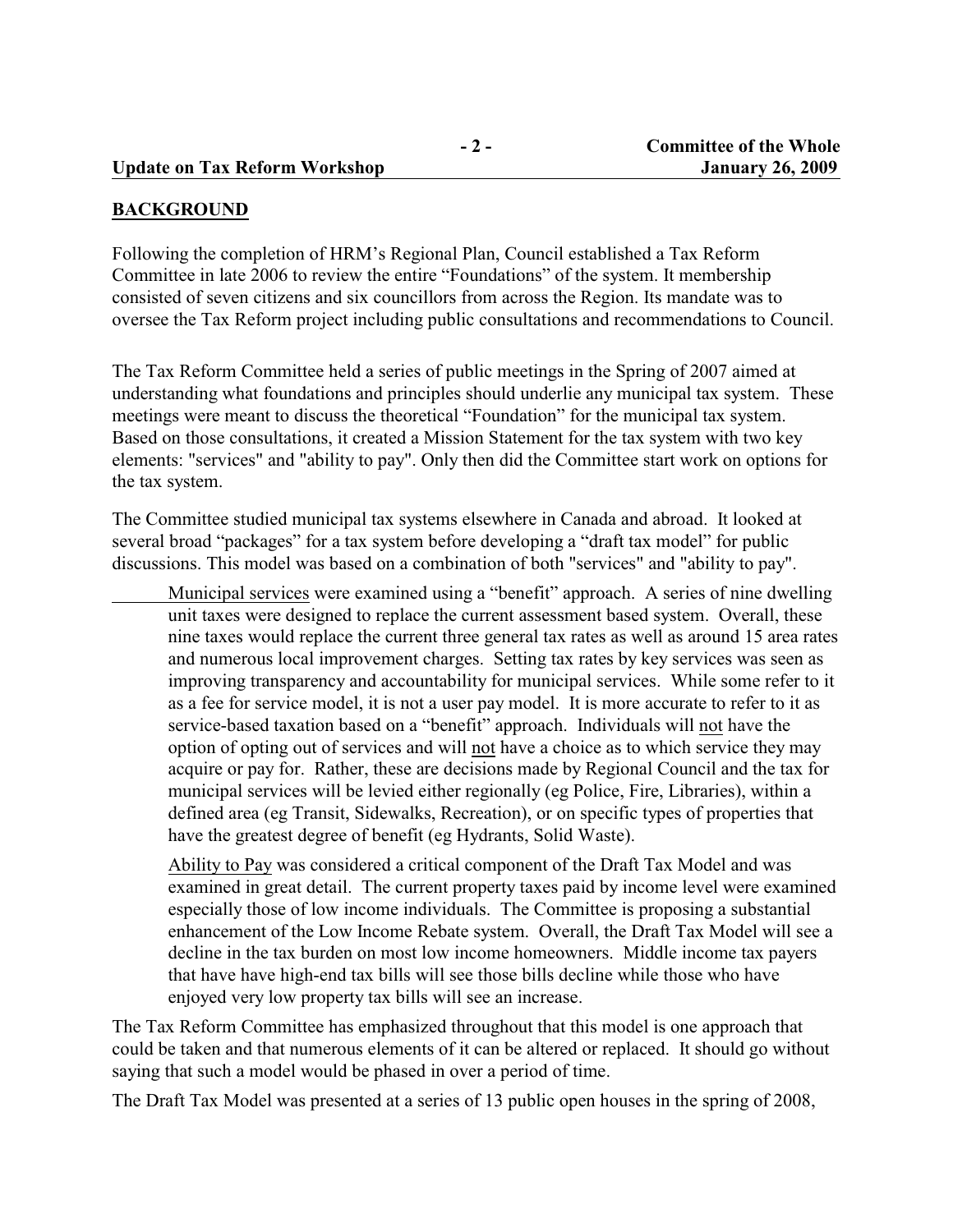|                                      | $-5-$ | <b>Committee of the Whole</b> |
|--------------------------------------|-------|-------------------------------|
| <b>Update on Tax Reform Workshop</b> |       | <b>January 26, 2009</b>       |

along with extensive background information and the impact of potential changes. Individuals were given representative examples showing homes that would see tax increases and those that would see tax decreases. In addition, a tax calculator was provided on the HRM website that allowed any individual to determine the impact on their own home.

The public open houses were contentious meetings with approximately 600 people in attendance. Some individuals were uncomfortable with the meeting format, preferring an open mike with presentations. Despite this an enormous amount of valuable feedback was obtained. The approach allowed staff to answer individual questions one on one and understand the concerns and issues of many citizens who otherwise might have remained silent. Based on those discussions and the feedback survey used around 30% of participants would approve of the Draft Tax Model as is. About another 20% would wish to see it modified before being implemented. Just under 20% wanted the status quo. The Draft Tax Model has been publicly endorsed by the Greater Halifax Chamber of Commerce, numerous ratepayers associations and the Condo Owners of Nova Scotia.

In both the 2007 and 2008 consultations the Tax Reform Committee used public surveys as supplementary tools to help probe on issues. Public surveys generally provide a more representative sample than do public meetings. However, the questions that can be asked are typically less detailed and care needs to be taken in interpreting the results. Surveys generally confirm that citizens wish a service-based approach and also some form of support for lower income households. The last survey undertaken by the Tax Reform Committee was in January of 2009 by The Marketing Clinic (TMC).

Based on public feedback from its open houses the Committee recommended the following adjustments to the Draft Tax Model:

- That the Deed Transfer Tax not be eliminated. While originally proposed for elimination the consultations suggested that those who have already paid it do not want it eliminated.
- That there be a surtax on high value properties to help ensure that higher income individuals bear more of the property tax burden. Any revenues would offset any increase in low income support.
- That low-value apartment buildings be provided with a lower tax burden than other apartments. This will allow many of those in apartments to have a somewhat comparable tax burden to a low income homeowner.

In June of 2009 the Tax Reform Committee returned to Council and asked them to consider whether Council wished to continue looking at moving off of assessment. It suggested Council hold an information workshop. Based on their recommendation a five part motion was placed before Committee of the Whole:

• *The current property tax system no longer reflects ability to pay and that Council continue to explore moving off of assessment-based residential property tax as the current property*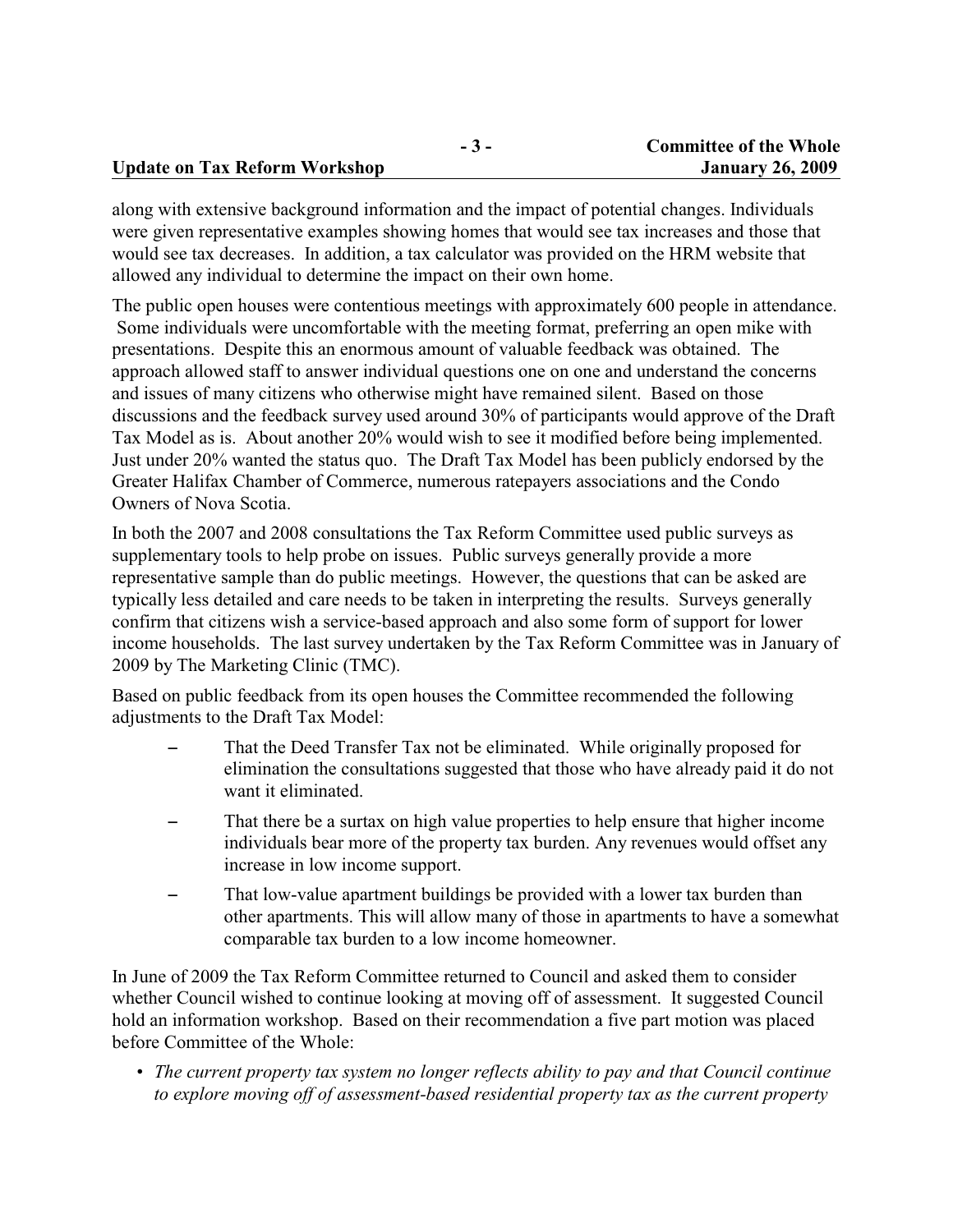#### **Update on Tax Reform Workshop January 26, 2009**

*tax system no longer reflects ability to pay.*

*• Council confirm that it supports taxation that reflects the recovery of the cost of providing municipal services, ability to pay and supports the following taxation principles:* 

*–Equity, Economic Competitiveness, Efficiency, Respect for other Governments, Simplicity, Stability, Transparency and Accountability*

*• Council instruct the Tax Reform Committee to undertake a complete review of commercial taxation under the following broad categories*

*–The relationship between the commercial and residential rates of taxation*

*–Taxation within the commercial sector to determine whether there should be a redistribution of commercial taxation*

- *• The Deed Transfer Tax be Retained*
- *• Council instruct the Tax Reform Committee to*

*–Return to Council in September with recommended options on taxation, reflecting the above principles, including a phase-in schedule starting in 2010-2011 and continued support for modest incomes,*

*–Hold an information workshop for Council on those recommendations, prior to the COW debate*

On September 22, 2009 Council resumed its debate on the motion but agreed to suspend the debate in order to hold an information workshop on taxation. As part of that motion Council also agreed that the Tax Reform Committee had fulfilled its role and that Regional Council should take over that responsibility directly.

- *• That the debate on the motion of June 23, 2009 be suspended and Council agree to participate in an information workshop on the matter.*
- *• That the workshop explore the best tax system for residents of HRM.*
- *• Further that Council agree that the work of the Tax Reform Committee has been completed and it is now Council's role to make a decision on the direction to take prior to the debate on the motion of June 23, 2009.*

#### **DISCUSSION**

Information workshops on taxation were held on November 16, 2009 and November 23, 2009. The workshops were designed to provide background information to members of Council and allow for an informal exchange of thoughts. No recommendations or decisions were made. Meetings were open to the public as observers.

The November 16<sup>th</sup> workshop focussed on an explanation of the Draft Tax Model and the chance to seek additional information. Staff provided additional information as requested. In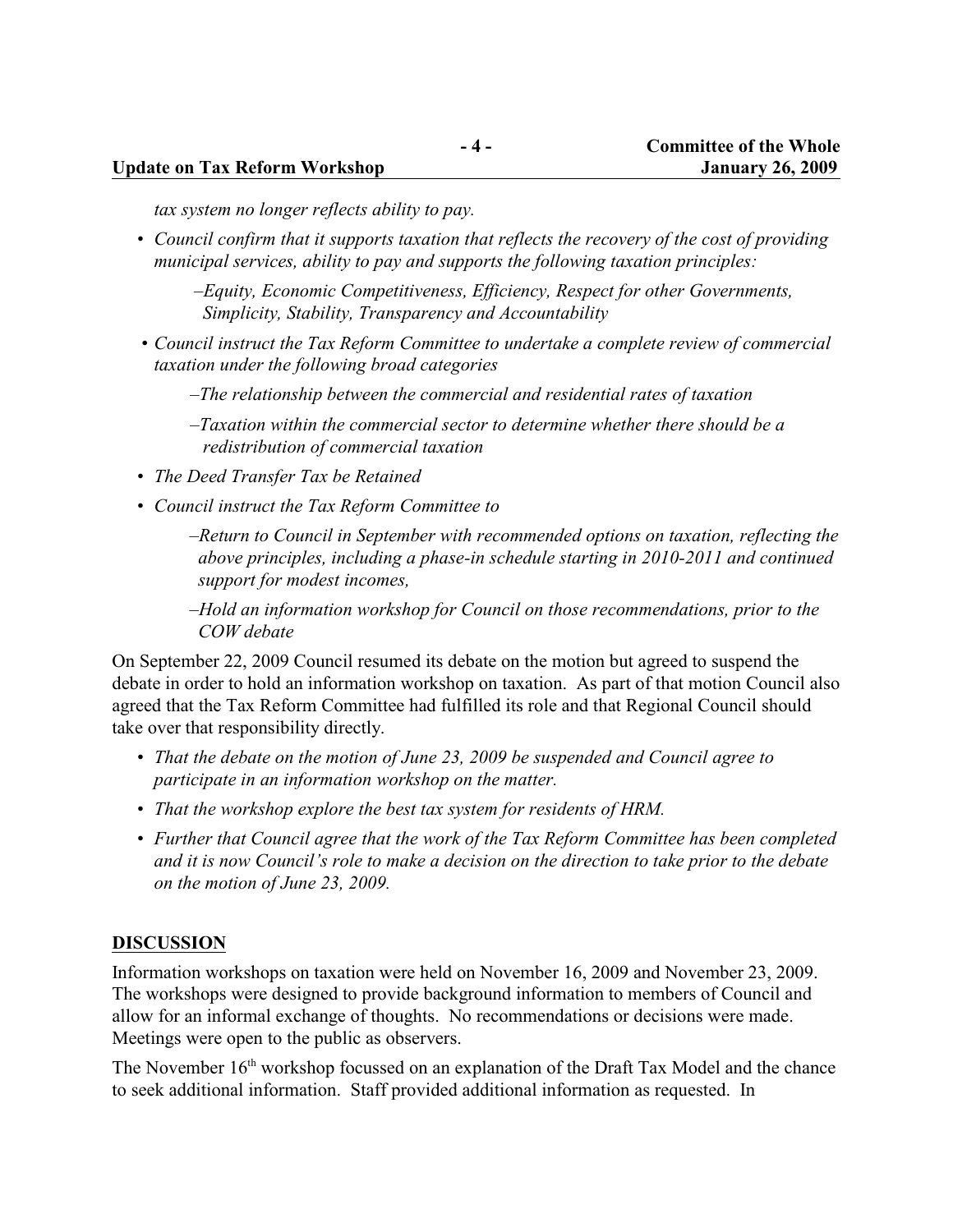concluding the workshops it was indicated that staff required direction from Council as to how to proceed on this issue and that without that direction additional staff time into researching background material and options would be limited.

The slides and material used at workshops are included in the attached background material. As part of that workshop Councillors were asked to identify the principles that were their priorities for designing a "Best Tax System". The workshop also allowed for a discussion on what kind of tools or approaches could be used in a tax system. The items that were discussed were:

- Using the Draft Tax Model
- ! Using the Draft Tax Model but on assessment, not dwelling units
- ! Using the Draft Tax Model but only for the Solid Waste service
- Using a Single Tax Rate system on assessment (Capped Values)
- Using a system of tax credits and surtaxes
- ! Freeze current taxes with additional revenues spread equally and new homes taxed at the average tax rate, and,
- ! Using the Draft Tax Model but on assessment. Grandfather existing homes with new homes and homes just sold being taxed on dwelling units.

There was also discussions on approaches for dealing with low and middle income individuals. These focused on the various tools involved including rebate amounts, income thresholds and circuit breakers.

#### **BUDGET IMPLICATIONS**

There are no budget implications to this report.

#### **FINANCIAL MANAGEMENT POLICIES/BUSINESS PLAN**

This report complies with the Municipality's Multi-Year Financial Strategy, the approved Operating, Capital and Reserve budgets, policies and procedures regarding withdrawals from the utilization of Capital and Operating reserves, as well as any relevant legislation.

#### **ALTERNATIVES**

There are many variations and alternatives to the Draft Tax Model. These range from phasing in the full model over multiple years to implementing a portion of the model only. For example, Regional Council could choose to test the model using a service such as solid waste or hydrants.

Another choice would be to use the Draft Tax Model for sidewalk taxation. Sidewalks are the only remaining service that is in the urban tax rate. However several thousand urban homes are not within walking distance of sidewalks and the urban tax rate remains a source of controversy.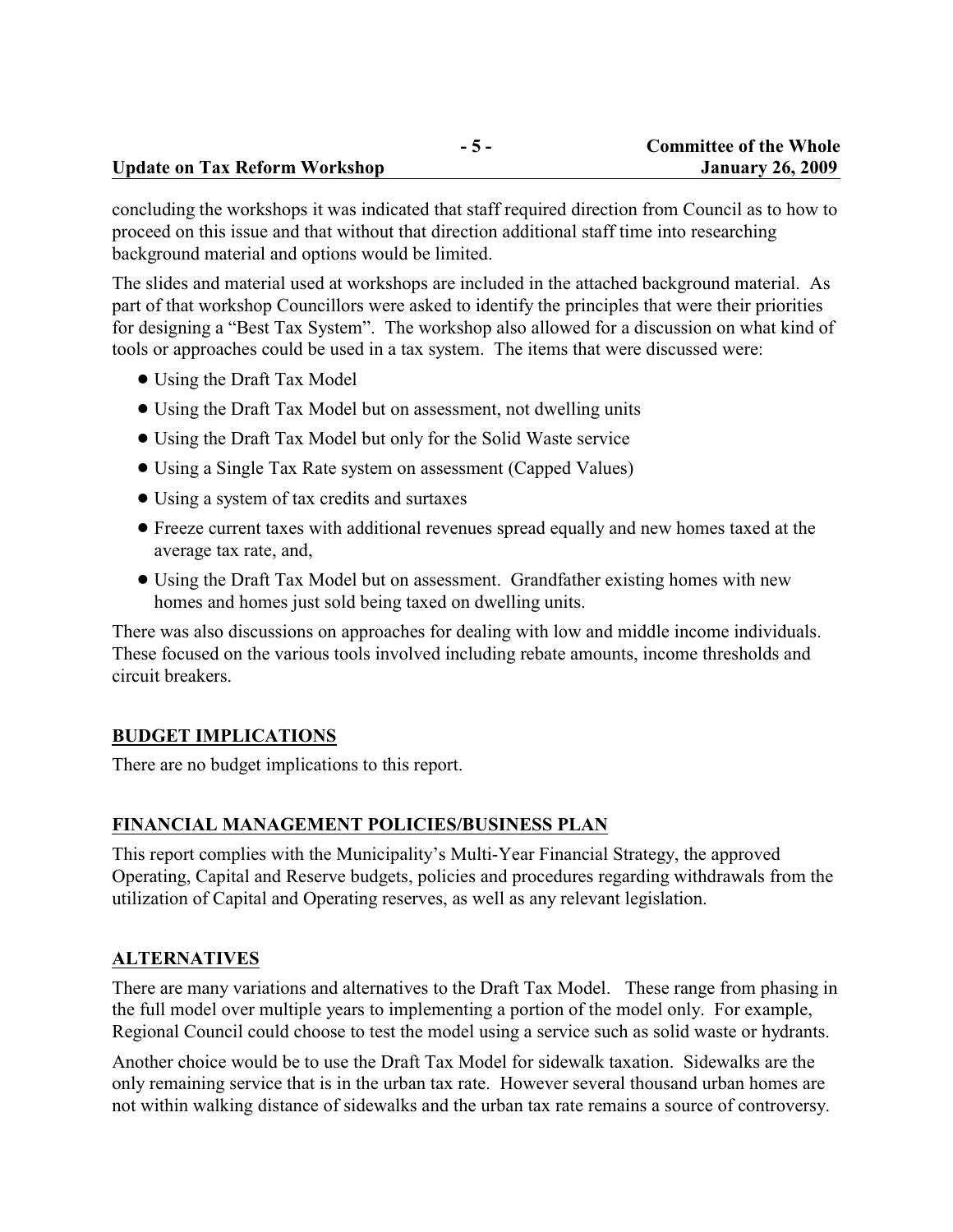|                                      | $\sim$ $\sim$ $\sim$ $\sim$ $\sim$ |
|--------------------------------------|------------------------------------|
| <b>Update on Tax Reform Workshop</b> |                                    |

There is a commitment to review this issue for 2010-2011 regardless of how tax reform proceeds.

Another option is to find a mechanism to freeze current taxes and share future costs equally amongst all taxpayers.

### **ATTACHMENTS**

A - Overview of Draft Tax Model

B - Additional Background Information

A copy of this report can be obtained online at <http://www.halifax.ca/council/agendasc/cagenda.html> then choose the appropriate meeting date, or by contacting the Office of the Municipal Clerk at 490- 4210, or Fax 490-4208.

Report Prepared by: Bruce Fisher, Manager of Fiscal and Taxation Policy, 490-4493

Report Approved by:

Bruce Fisher, Manager of Fiscal and Taxation Policy, 490-4493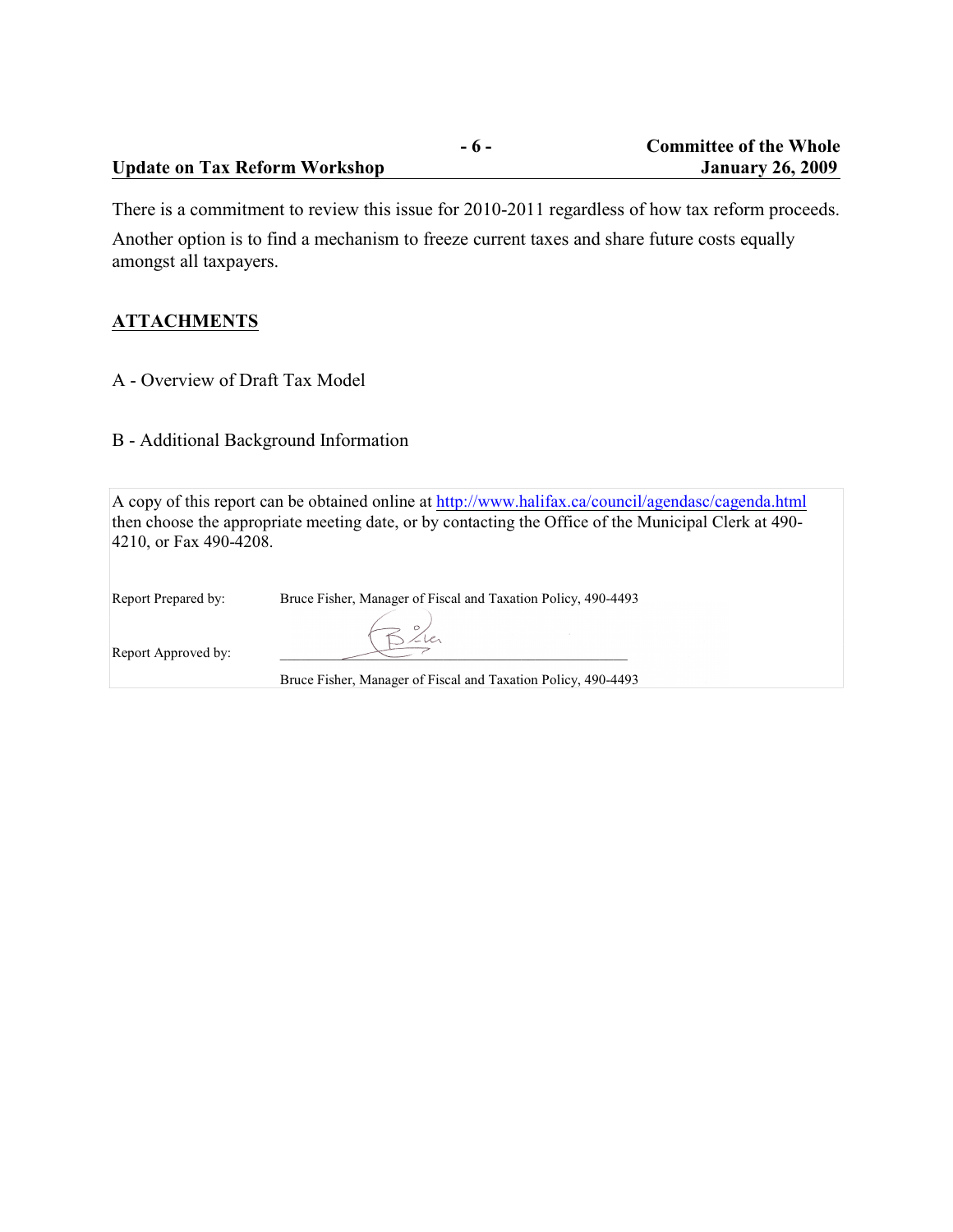### **Appendix A - Overview of Draft Tax Model**

Based upon the principles it developed through consultations, and its research the Tax Reform Committee recommended that:

Those municipal services which clearly benefit specific households should be paid for by those households. In particular

- T **Solid Waste** should be paid for by those properties which receive solid waste pick-up through a flat fee per dwelling. Those that don't get pick-up, such as most commercial properties and apartment buildings with more than six units, would not pay.
- T A **Hydrant** tax, also a flat fee, would be paid once by every property within a reasonable distance of a hydrant.
- $\checkmark$  The cost of **local roads** should be paid for by those who front on a road. That fee would be paid for once per property. Those on private or provincial roads would be provided a reduction in the local road fee.

Those services that are available to and chiefly benefit only certain communities would be paid for by a dwelling unit fee levied only within those communities. These services include:

- **∠** Local Transit such as all Metro Transit or community transit lines would be paid for by those within 1 km of a Transit stop.
- $\checkmark$  Local Sidewalks would be paid for by those within walking distance of a sidewalk.
- T **Local Recreation Facilities** (small local recreation and community facilities) would be paid for by those within 8 km of the facilities.
- T **Regional Transit** such as Metro Link, Rural Express Transit or the ferry system would be paid for by all residents. There would be a different tax rate for each of four zones.
- T **Regional Roads** (arterial and collector roads and adjacent sidewalks) generally benefit the entire region. They would be paid for by all residents with a different tax rate for each of the four zones.

A **Regional Tax Rate** would be applied to all homes at a set rate. It would covers municipal services that benefit the entire region such as Police, Fire, Library and regional recreational facilities such as rinks and pools and the Metro Centre. It is the largest of the nine tax rates and would cover almost 50% of municipal services.

The current area rate for provincially mandated services would be maintained. As the Provincial formulas to calculate Halifax's cost are largely based on uniform assessment, this rate would continue to be collected on the assessment system. For residential taxpayers, this represents about one-third of their tax bill.

The **low income tax rebate** would be expanded to include more generous rebate amounts. The maximum income levels would be raised and there would be additional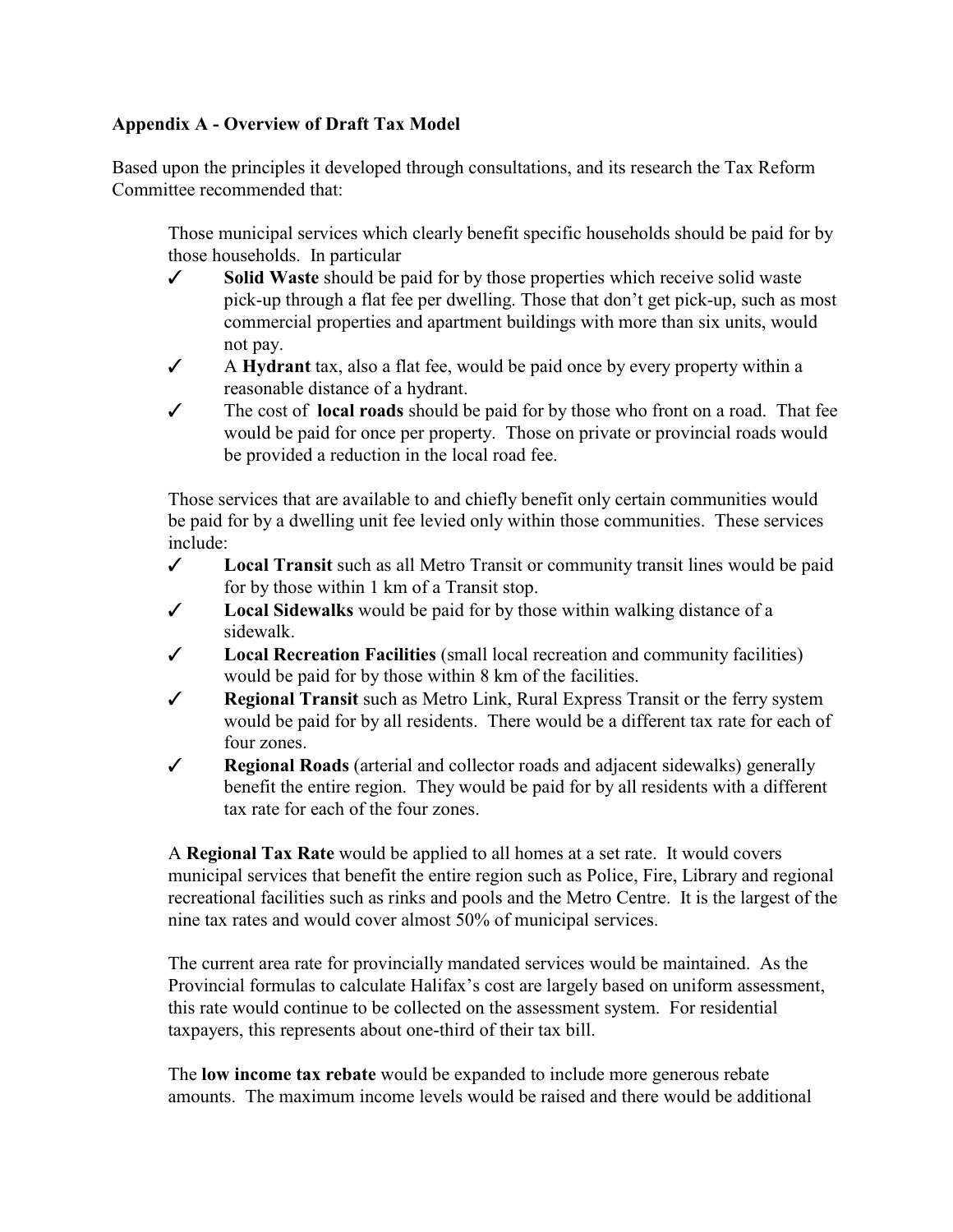amounts available for families with children. Under this new system the intent is to lower the tax burden of the majority of low income homeowners. It is hoped this improved rebate would be administered by the Canada Revenue Agency.

A **surtax on high value homes** should be introduced. A surtax on the top 5% (or less) of homes would help ensure that higher income individuals bear more of the property tax burden. This would offset any increase in low income support.

These nine municipal taxes would no longer be collected through the assessment system. Rather, a single rate would be set for each single family home. For instance, under a new system every property fronting on a HRM road would pay the same amount for local road service. Comparisons are simple, consistent and transparent. Taxpayers can then ask questions about that local road budget, why it costs what it does and whether they support that level of service.

Two of the nine taxes (Hydrants and Local Roads) are the same for all properties, regardless of the number of dwelling units on the property. For the other taxes, multi-unit buildings (such as condos and apartments) would have special tax rules, and would pay reduced amounts of tax depending upon how many units are in each building.

Most low income individuals reside in apartment buildings, not homes. While taxes on apartment buildings are generally lower than on homes, the Committee is concerned that those tax levels may exceed the capacity of those individuals to pay. It is recommending that low-value buildings be provided with a lower tax burden than other apartments. This will allow many of those in apartments to have a somewhat comparable tax burden to a low income homeowner.

The Committee accepts that most taxpayers do not wish the Deed Transfer Tax to be eliminated and is no longer recommending its removal.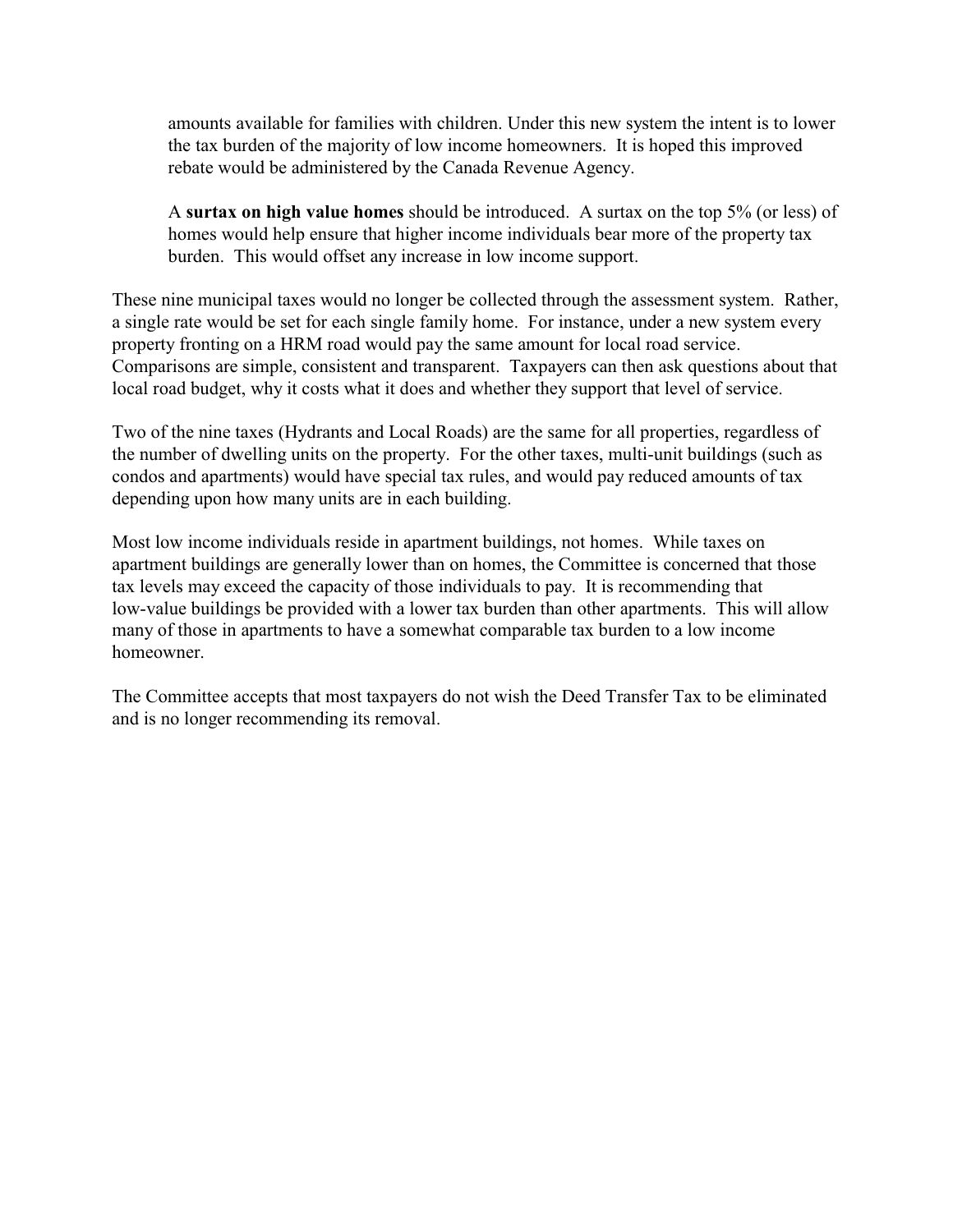

| <b>Regional Centre</b>              |       |
|-------------------------------------|-------|
| <b>Municipal Services</b>           |       |
| Paid for by the Property Once:      |       |
| Hydrants                            | 116   |
| <b>Local Roads</b>                  | 176   |
| Sub-Total                           | 292   |
| By the Number of Dwellings at 60%:  |       |
| Regional Rate                       | 474   |
| Regional Roads                      | 45    |
| <b>Regional Transit</b>             | 25    |
| Local Transit                       | 140   |
| <b>Local Sidewalks</b>              | 48    |
| Sub-Total                           | 731   |
| By the Number of Dwellings at 100%: |       |
| <b>Local Recreation Facilities</b>  | 36    |
| Solid Waste                         | 256   |
| Sub-Total                           | 292   |
| <b>Total Municipal Services</b>     | 1,316 |
| Provincial Taxes                    | 722   |
| <b>Total Taxes</b>                  | 2,037 |
| <b>Current Taxes (2007)</b>         |       |
| Municipal                           | 1,554 |
| Provincial Taxes                    | 722   |
| <b>Total Taxes</b>                  | 2,276 |
| Variance                            | (238) |
|                                     |       |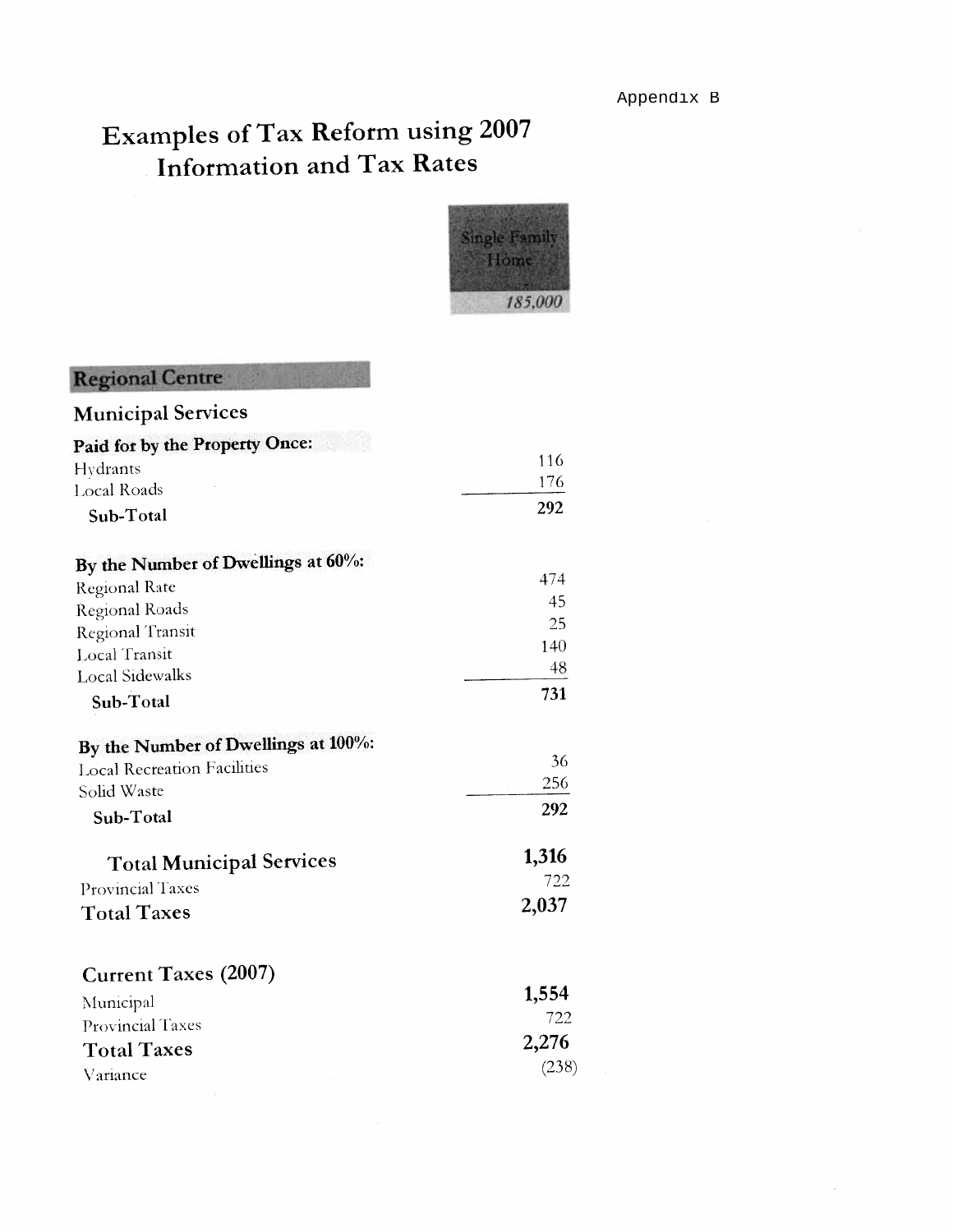## Single Family Home - Regional Centre - Municipal and Provincial Property Tax

Excludes Multi-Unit Properties and Mobile Homes Based on 2007 Taxation Year January 12, 2009

With Low Income

|        |            | Not Eligible for Low<br><b>Income Relief</b> |                    | With Low Income<br>Adjustment (\$20k in<br>income, no children) |                    |
|--------|------------|----------------------------------------------|--------------------|-----------------------------------------------------------------|--------------------|
|        |            | Current Tax<br>Structure                     | Draft Tax<br>Model | Current Tax<br>Structure                                        | Draft Tax<br>Model |
|        | Home Value |                                              |                    |                                                                 |                    |
|        | 50,000     | 615                                          | 1,511              | 200                                                             | 451                |
|        | 75,000     | 923                                          | 1,608              | 483                                                             | 548                |
|        | 100,000    | 1,230                                        | 1,706              | 710                                                             | 646                |
|        | 125,000    | 1,538                                        | 1,803              | 1,018                                                           | 743                |
|        | 150,000    | 1,845                                        | 1,901              | 1,325                                                           | 841                |
|        | 175,000    | 2,153                                        | 1,998              | 1,553                                                           | 938                |
| Median | 185,000    | 2,276                                        | 2,037              | 1,676                                                           | 977                |
|        | 200,000    | 2,460                                        | 2,096              | 1,860                                                           | 1,036              |
|        | 225,000    | 2,768                                        | 2,193              | 2,168                                                           | 1,133              |
|        | 250,000    | 3,075                                        | 2,291              | 2,475                                                           | 1,231              |
|        | 275,000    | 3,383                                        | 2,388              | 2,783                                                           | 1,328              |
|        | 300,000    | 3,690                                        | 2,486              | 3,090                                                           | 1,426              |
|        | 325,000    | 3,998                                        | 2,583              | 3,398                                                           | 1,523              |
|        | 350,000    | 4,305                                        | 2,681              | 3,705                                                           | 1,621              |
|        | 375,000    | 4,613                                        | 2,778              | 4,013                                                           | 1,718              |
|        | 400,000    | 4,920                                        | 2,876              | 4,320                                                           | 1,816              |
|        | 425,000    | 5,228                                        | 2,973              | 4,628                                                           | 1,913              |
|        | 450,000    | 5,535                                        | 3,071              | 4,935                                                           | 2,011              |
|        | 475,000    | 5,843                                        | 3,168              | 5,243                                                           | 2,108              |
|        | 500,000    | 6,150                                        | 3,266              | 5,550                                                           | 2,206              |
|        | 525,000    | 6,458                                        | 3,363              | 5,858                                                           | 2,303              |
|        | 550,000    | 6,765                                        | 3,461              | 6,165                                                           | 2,401              |
|        | 575,000    | 7,073                                        | 3,558              | 6,473                                                           | 2,498              |
|        | 600,000    | 7,380                                        | 3,656              | 6,780                                                           | 2,596              |
|        | 625,000    | 7,688                                        | 3,753              | 7,088                                                           | 2,693              |
|        | 650,000    | 7,995                                        | 3,851              | 7,395                                                           | 2,791              |
|        | 675,000    | 8,303                                        | 3,948              | 7,703                                                           | 2,888              |
|        | 700,000    | 8,610                                        | 4,046              | 8,010                                                           | 2,986              |
|        | 725,000    | 8,918                                        | 4,143              | 8,318                                                           | 3,083              |
|        | 750,000    | 9,225                                        | 4,241              | 8,625                                                           | 3,181              |
|        | 775,000    | 9,533                                        | 4,338              | 8,933                                                           | 3,278              |
|        | 800,000    | 9,840                                        | 4,436              | 9,240                                                           | 3,376              |
|        | 825,000    | 10,148                                       | 4,533              | 9,548                                                           | 3,473              |
|        | 850,000    | 10,455                                       | 4,631              | 9,855                                                           | 3,571              |
|        | 875,000    | 10,763                                       | 4,728              | 10,163                                                          | 3,668              |
|        | 900,000    | 11,070                                       | 4,826              | 10,470                                                          | 3,766              |
|        | 925,000    | 11,378                                       | 4,923              | 10,778                                                          | 3,863              |
|        | 950,000    | 11,685                                       | 5,021              | 11,085                                                          | 3,961              |
|        | 975,000    | 11,993                                       | 5,118              | 11,393                                                          | 4,058              |
|        | 1,000,000  | 12,300                                       | 5,216              | 11,700                                                          | .4,156             |

Excludes Supplementary Education, Sidewalk Plowing and any local area rates or local improvement charges. Before changes to Transit Tax structure.

Plus, there is a Surtax recommended for Higher Value Homes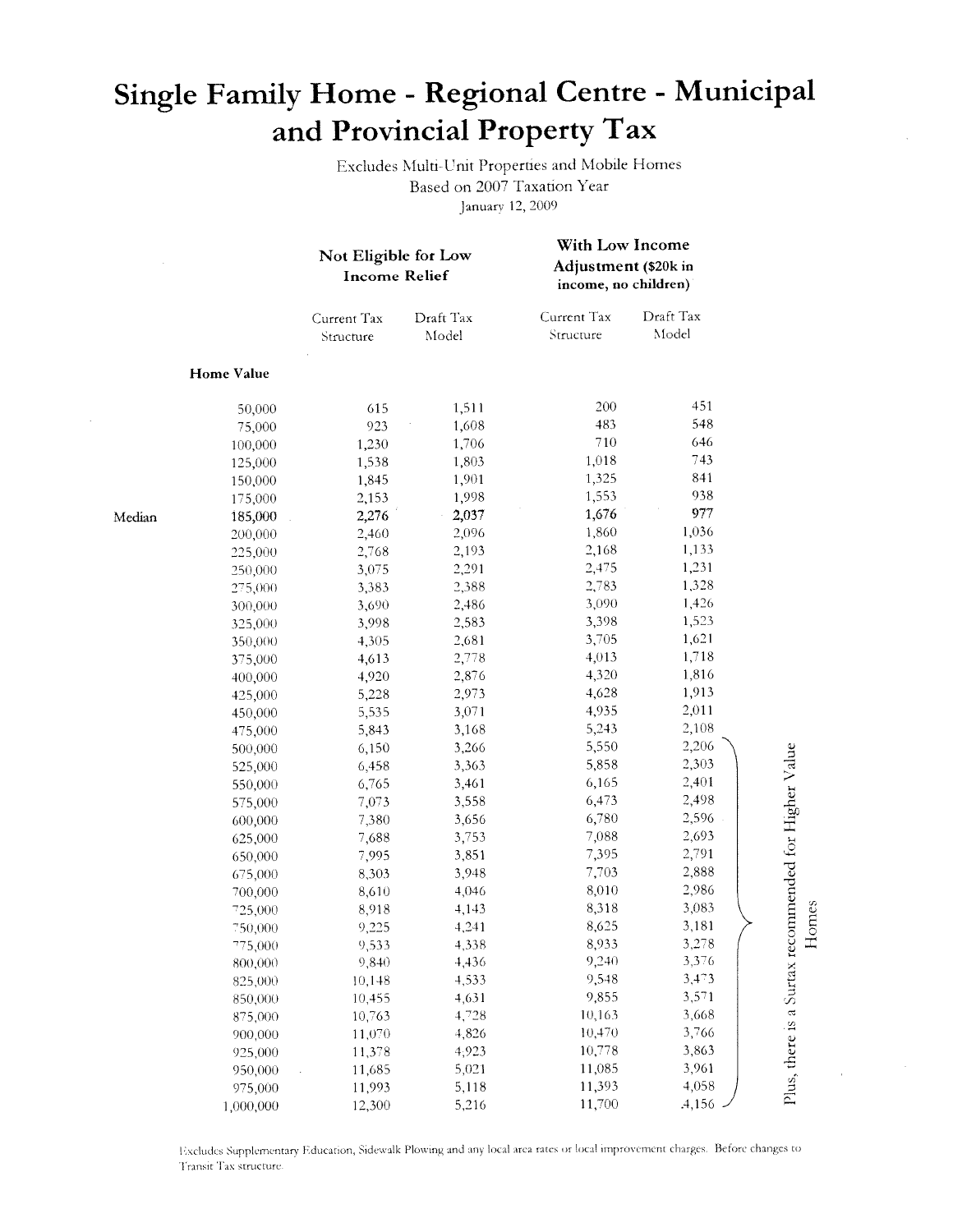## Single Family Home - Regional Centre - Municipal Property Tax

Excludes Multi-Unit Properties and Mobile Homes Based on 2007 Taxation Year January 12, 2009

|        |                   | Not Eligible for Low<br><b>Income Relief</b> |                    | With Low Income<br>Adjustment (\$20k in<br>income, no children) |                    |                                                      |
|--------|-------------------|----------------------------------------------|--------------------|-----------------------------------------------------------------|--------------------|------------------------------------------------------|
|        |                   | Current Tax<br>Structure                     | Draft Tax<br>Model | Current Tax<br>Structure                                        | Draft Tax<br>Model |                                                      |
|        | <b>Home Value</b> |                                              |                    |                                                                 |                    |                                                      |
|        | 50,000            | 420                                          | 1,316              | 137                                                             | 256                |                                                      |
|        | 75,000            | 630                                          | 1,316              | 330                                                             | 256                |                                                      |
|        | 100,000           | 840                                          | 1,316              | 485                                                             | 256                |                                                      |
|        | 125,000           | 1,050                                        | 1,316              | 695                                                             | 256                |                                                      |
|        | 150,000           | 1,260                                        | 1,316              | 905                                                             | 256                |                                                      |
|        | 175,000           | 1,470                                        | 1,316              | 1,060                                                           | 256                |                                                      |
| Median | 185,000           | 1,554                                        | 1,316              | 1,144                                                           | 256                |                                                      |
|        | 200,000           | 1,680                                        | 1,316              | 1,270                                                           | 256                |                                                      |
|        | 225,000           | 1,890                                        | 1,316              | 1,480                                                           | 256                |                                                      |
|        | 250,000           | 2,100                                        | 1,316              | 1,690                                                           | 256                |                                                      |
|        | 275,000           | 2,310                                        | 1,316              | 1,900                                                           | 256                |                                                      |
|        | 300,000           | 2,520                                        | 1,316              | 2,110                                                           | 256                |                                                      |
|        | 325,000           | 2,730                                        | 1,316              | 2,320                                                           | 256                |                                                      |
|        | 350,000           | 2,940                                        | 1,316              | 2,530                                                           | 256                |                                                      |
|        | 375,000           | 3,150                                        | 1,316              | 2,740                                                           | 256                |                                                      |
|        | 400,000           | 3,360                                        | 1,316              | 2,950                                                           | 256                |                                                      |
|        | 425,000           | 3,570                                        | 1,316              | 3,160                                                           | 256                |                                                      |
|        | 450,000           | 3,780                                        | 1,316              | 3,370                                                           | 256                |                                                      |
|        | 475,000           | 3,990                                        | 1,316              | 3,580                                                           | 256                |                                                      |
|        | 500,000           | 4,200                                        | 1,316              | 3,790                                                           | 256                |                                                      |
|        | 525,000           | 4,410                                        | 1,316              | 4,000                                                           | 256                |                                                      |
|        | 550,000           | 4,620                                        | 1,316              | 4,210                                                           | 256                |                                                      |
|        | 575,000           | 4,830                                        | 1,316              | 4,420                                                           | 256                |                                                      |
|        | 600,000           | 5,040                                        | 1,316              | 4,630                                                           | 256                |                                                      |
|        | 625,000           | 5,250                                        | 1,316              | 4,840                                                           | 256                |                                                      |
|        | 650,000           | 5,460                                        | 1,316              | 5,050                                                           | 256                |                                                      |
|        | 675,000           | 5,670                                        | 1,316              | 5,260                                                           | 256                |                                                      |
|        | 700,000           | 5,880                                        | 1,316              | 5,470                                                           | 256                |                                                      |
|        | 725,000           | 6,090                                        | 1,316              | 5,680                                                           | 256                | Homes                                                |
|        | 750,000           | 6,300                                        | 1,316              | 5,890                                                           | 256                |                                                      |
|        | 775,000           | 6,510                                        | 1,316              | 6,100                                                           | 256                |                                                      |
|        | 800,000           | 6,720                                        | 1,316              | 6,310                                                           | 256                |                                                      |
|        | 825,000           | 6,930                                        | 1,316              | 6,520                                                           | 256                |                                                      |
|        | 850,000           | 7,140                                        | 1,316              | 6,730                                                           | 256                |                                                      |
|        | 875,000           | 7,350                                        | 1,316              | 6,940                                                           | 256                |                                                      |
|        | 900,000           | 7,560                                        | 1,316              | 7,150                                                           | 256                |                                                      |
|        | 925,000           | 7,770                                        | 1,316              | 7,360                                                           | 256                |                                                      |
|        | 950,000           | 7,980                                        | 1,316              | 7,570                                                           | 256                |                                                      |
|        | 975,000           | 8,190                                        | 1,316              | 7,780                                                           | 256                | Plus, there is a Surtax recommended for Higher Value |
|        | 1,000,000         | 8,400                                        | 1,316              | 7,990                                                           | 256                |                                                      |

Excludes Supplementary Education, Sidewalk Plowing and any local area rates or local improvement charges. Before changes to Transit Tax structure.

 $\bar{\mathbf{x}}$ 

 $\cdot$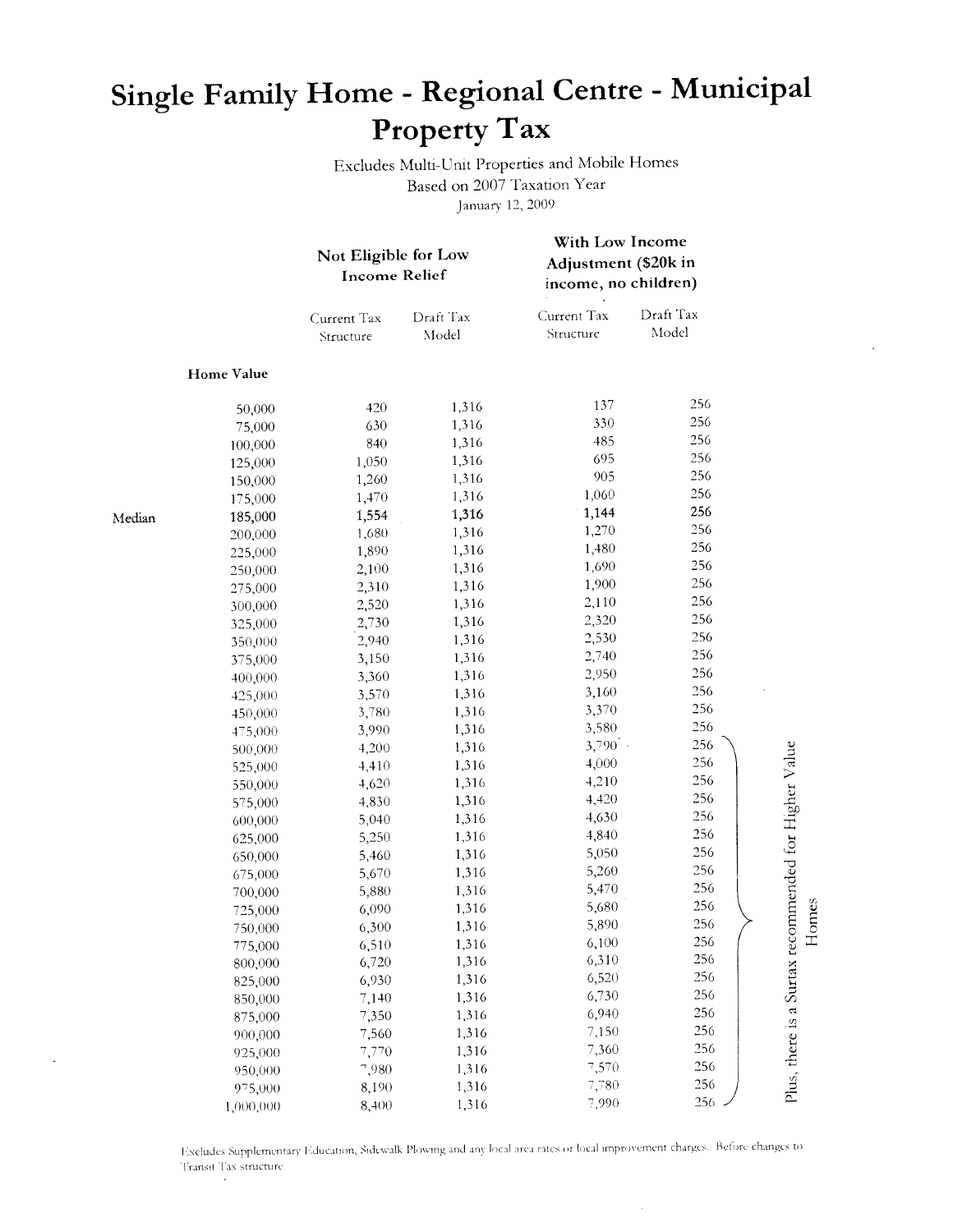

123

### next to Regional Centre

| <b>Municipal Services</b>              |       |
|----------------------------------------|-------|
| Paid for by the Property Once:         |       |
| Hydrants                               | 116   |
| <b>Local Roads</b>                     | 176   |
| Sub-Total                              | 292   |
| By the Number of Dwellings at $60\%$ : |       |
| <b>Regional Rate</b>                   | 474   |
| Regional Roads                         | 88    |
| Regional Transit                       | 49    |
| Local Transit                          | 140   |
| <b>Local Sidewalks</b>                 | 48    |
| Sub-Total                              | 798   |
| By the Number of Dwellings at 100%:    |       |
| <b>Local Recreation Facilities</b>     | 36    |
| Solid Waste                            | 256   |
| Sub-Total                              | 292   |
| <b>Total Municipal Services</b>        | 1,383 |
| Provincial Taxes                       | 585   |
| <b>Total Taxes</b>                     | 1,968 |
| <b>Current Taxes (2007)</b>            |       |
| Municipal                              | 1,260 |
| Provincial Taxes                       | 585   |
| <b>Total Taxes</b>                     | 1,845 |
|                                        |       |

Variance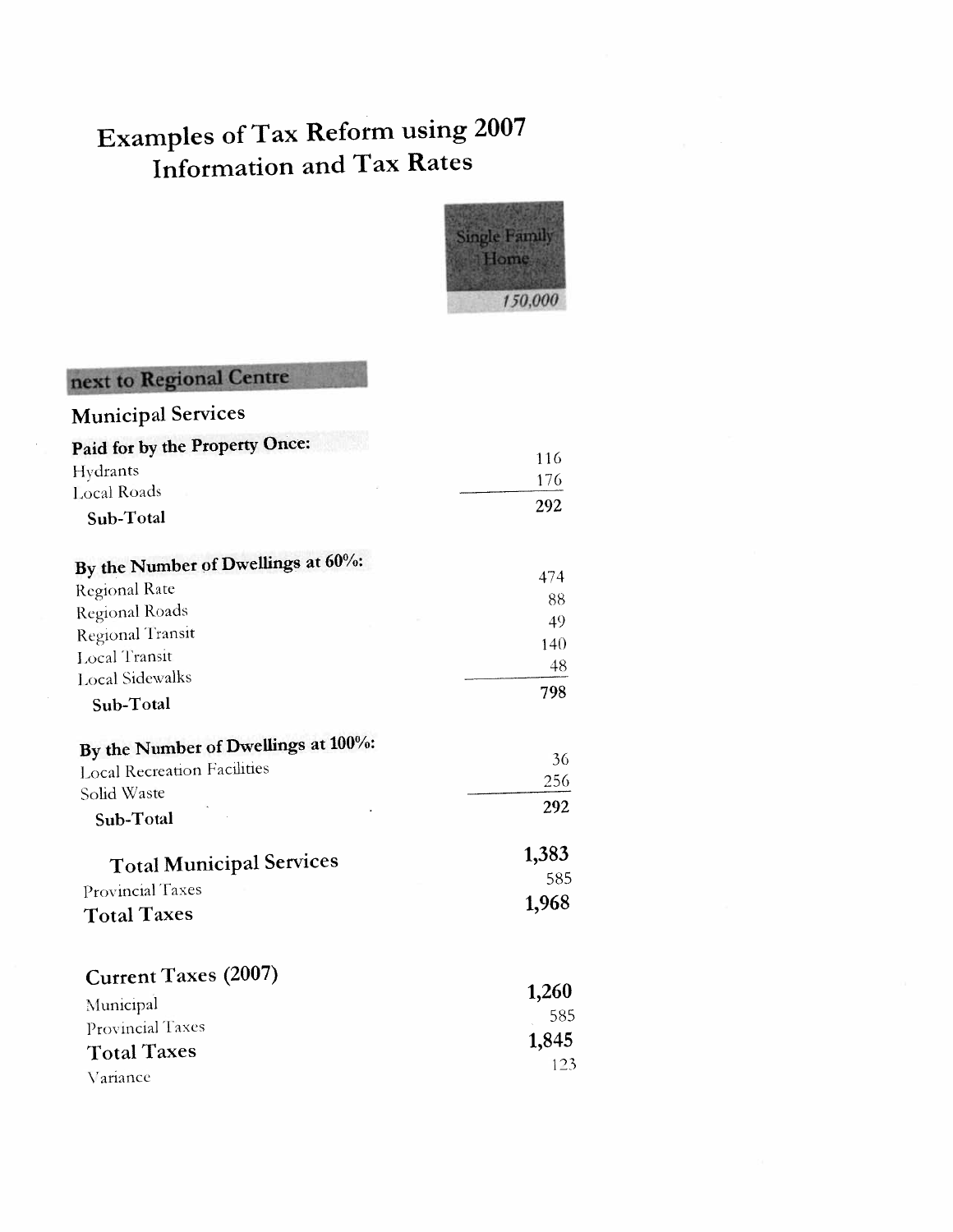# Single Family Home - next to Regional Centre -Municipal and Provincial Property Tax

Excludes Multi-Unit Properties and Mobile Homes Based on 2007 Taxation Year January 12, 2009

With Low Income

 $\pm$ 

|        |            | Not Eligible for Low<br><b>Income Relief</b> |                    | Adjustment (\$20k in<br>income, no children) |                    |                             |
|--------|------------|----------------------------------------------|--------------------|----------------------------------------------|--------------------|-----------------------------|
|        |            | Current Tax<br>Structure                     | Draft Tax<br>Model | Current Tax<br>Structure                     | Draft Tax<br>Model |                             |
|        | Home Value |                                              |                    |                                              |                    |                             |
|        | 35,000     | 431                                          | 1,519              | 200                                          | 459                |                             |
|        | 50,000     | 615                                          | 1,578              | 200                                          | 518                |                             |
|        | 75,000     | 923                                          | 1,675              | 483                                          | 615                |                             |
|        | 100,000    | 1,230                                        | 1,773              | 710                                          | 713                |                             |
|        | 125,000    | 1,538                                        | 1,870              | 1,018                                        | 810                |                             |
|        | 150,000    | 1,845                                        | 1,968              | 1,325                                        | 908                |                             |
| Median | 175,000    | 2,153                                        | 2,065              | 1,553                                        | 1,005              |                             |
|        | 200,000    | 2,460                                        | 2,163              | 1,860                                        | 1,103              |                             |
|        | 225,000    | 2,768                                        | 2,260              | 2,168                                        | 1,200              |                             |
|        | 250,000    | 3,075                                        | 2,358              | 2,475                                        | 1,298              |                             |
|        | 275,000    | 3,383                                        | 2,455              | 2,783                                        | 1,395              |                             |
|        | 300,000    | 3,690                                        | 2,553              | 3,090                                        | 1,493              |                             |
|        | 325,000    | 3,998                                        | 2,650              | 3,398                                        | 1,590              |                             |
|        | 350,000    | 4,305                                        | 2,748              | 3,705                                        | 1,688              |                             |
|        | 375,000    | 4,613                                        | 2,845              | 4,013                                        | 1,785              |                             |
|        | 400,000    | 4,920                                        | 2,943              | 4,320                                        | 1,883              |                             |
|        | 425,000    | 5,228                                        | 3,040              | 4,628                                        | 1,980              |                             |
|        | 450,000    | 5,535                                        | 3,138              | 4,935                                        | 2,078              |                             |
|        | 475,000    | 5,843                                        | 3,235              | 5,243                                        | 2,175              |                             |
|        | 500,000    | 6,150                                        | 3,333              | 5,550                                        | 2,273              | ecommended for Higher Value |
|        | 525,000    | 6,458                                        | 3,430              | 5,858                                        | 2,370              |                             |
|        | 550,000    | 6,765                                        | 3,528              | 6,165                                        | 2,468              |                             |
|        | 575,000    | 7,073                                        | 3,625              | 6,473                                        | 2,565              |                             |
|        | 600,000    | 7,380                                        | 3,723              | 6,780                                        | 2,663              |                             |
|        | 625,000    | 7,688                                        | 3,820              | 7,088                                        | 2,760              |                             |
|        | 650,000    | 7,995                                        | 3,918              | 7,395                                        | 2,858              |                             |
|        | 675,000    | 8,303                                        | 4,015              | 7,703                                        | 2,955              |                             |
|        | 700,000    | 8,610                                        | 4,113              | 8,010                                        | 3,053              |                             |
|        | 725,000    | 8,918                                        | 4,210              | 8,318                                        | 3,150              | Homes                       |
|        | 750,000    | 9,225                                        | 4,308              | 8,625                                        | 3,248              |                             |
|        | 775,000    | 9,533                                        | 4,405              | 8,933                                        | 3,345              |                             |
|        | 800,000    | 9,840                                        | 4,503              | 9,240                                        | 3,443              |                             |
|        | 825,000    | 10,148                                       | 4,600              | 9,548                                        | 3,540              |                             |
|        | 850,000    | 10,455                                       | 4,698              | 9,855                                        | 3,638              |                             |
|        | 875,000    | 10,763                                       | 4,795              | 10,163                                       | 3,735              |                             |
|        | 900,000    | 11,070                                       | 4,893              | 10,470                                       | 3,833              |                             |
|        | 925,000    | 11,378                                       | 4,990              | 10,778                                       | 3,930              |                             |
|        | 950,000    | 11,685                                       | 5,088              | 11,085                                       | 4,028              |                             |
|        | 975,000    | 11,993                                       | 5,185              | 11,393                                       | 4,125              | Plus, there is a Surtax r   |
|        | 1,000,000  | 12,300                                       | 5,283              | 11,700                                       | 4,223              |                             |

Excludes Supplementary Education, Sidewalk Plowing and any local area rates or local improvement charges. Before changes to Transit Tax structure.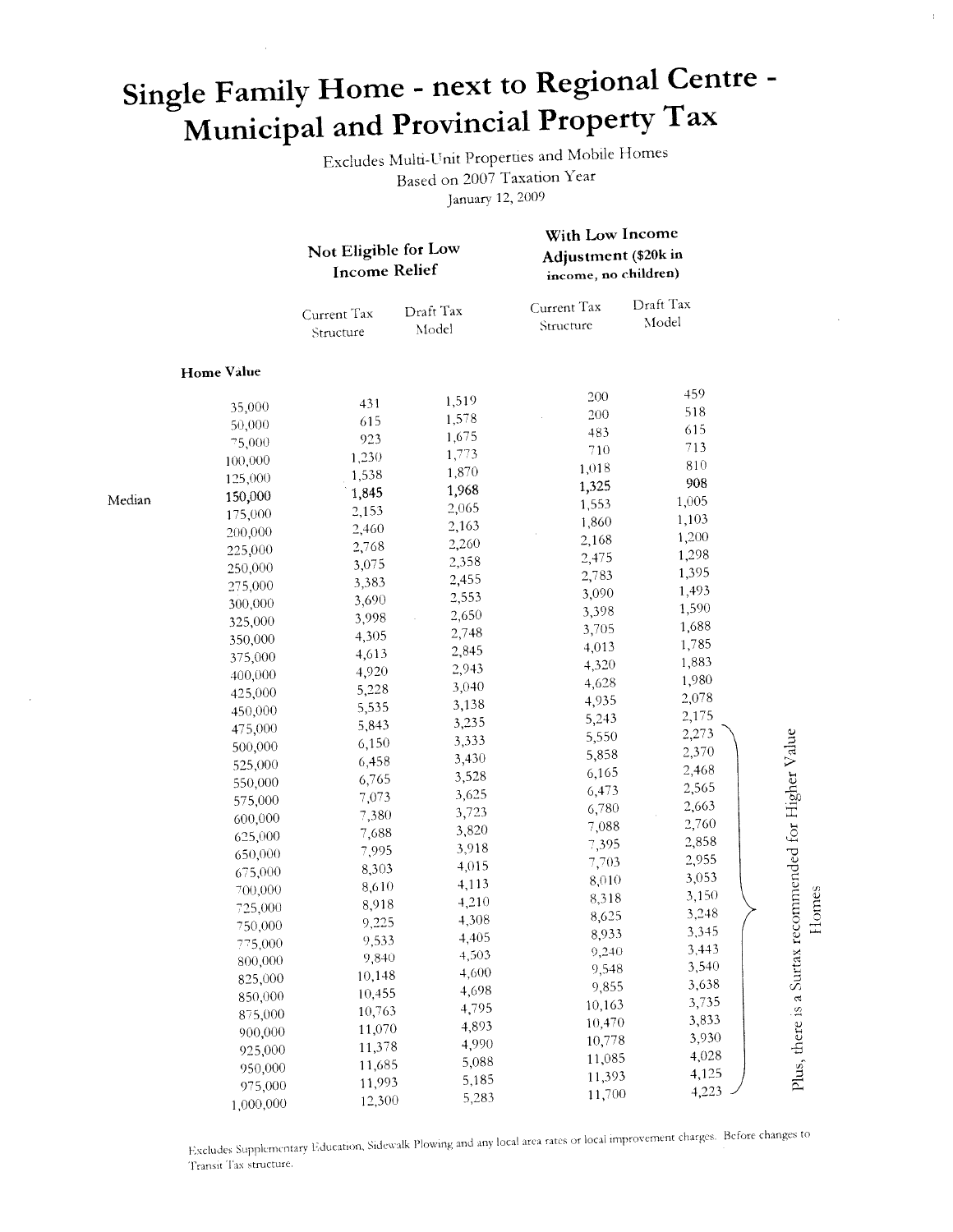# Single Family Home - next to Regional Centre -Municipal Property Tax

Excludes Multi-Unit Properties and Mobile Homes Based on 2007 Taxation Year January 12, 2009

|        |                   | Not Eligible for Low<br><b>Income Relief</b> |                    | With Low Income<br>Adjustment (\$20k in<br>income, no children) |                    |               |
|--------|-------------------|----------------------------------------------|--------------------|-----------------------------------------------------------------|--------------------|---------------|
|        |                   | Current Tax<br>Structure                     | Draft Tax<br>Model | Current Tax<br>Structure                                        | Draft Tax<br>Model |               |
|        | <b>Home Value</b> |                                              |                    |                                                                 |                    |               |
|        | 35,000            | 294                                          | 1,383              | 68                                                              | 323                |               |
|        | 50,000            | 420                                          | 1,383              | 137                                                             | 323                |               |
|        | 75,000            | 630                                          | 1,383              | 330                                                             | 323                |               |
|        | 100,000           | 840                                          | 1,383              | 485                                                             | 323                |               |
|        | 125,000           | 1,050                                        | 1,383              | 695                                                             | 323                |               |
|        | 150,000           | 1,260                                        | 1,383              | 905                                                             | 323                |               |
| Median | 175,000           | 1,470                                        | 1,383              | 1,060                                                           | 323                |               |
|        | 200,000           | 1,680                                        | 1,383              | 1,270                                                           | 323                |               |
|        | 225,000           | 1,890                                        | 1,383              | 1,480                                                           | 323                |               |
|        | 250,000           | 2,100                                        | 1,383              | 1,690                                                           | 323                |               |
|        | 275,000           | 2,310                                        | 1,383              | 1,900                                                           | 323                |               |
|        | 300,000           | 2,520                                        | 1,383              | 2,110                                                           | 323<br>323         |               |
|        | 325,000           | 2,730                                        | 1,383              | 2,320                                                           | 323                |               |
|        | 350,000           | 2,940                                        | 1,383              | 2,530                                                           | 323                |               |
|        | 375,000           | 3,150                                        | 1,383              | 2,740                                                           | 323                |               |
|        | 400,000           | 3,360                                        | 1,383              | 2,950                                                           | 323                |               |
|        | 425,000           | 3,570                                        | 1,383              | 3,160                                                           | 323                |               |
|        | 450,000           | 3,780                                        | 1,383              | 3,370                                                           | 323                |               |
|        | 475,000           | 3,990                                        | 1,383              | 3,580                                                           | 323                |               |
|        | 500,000           | 4,200                                        | 1,383              | 3,790                                                           | 323                |               |
|        | 525,000           | 4,410                                        | 1,383              | 4,000                                                           | 323                | $\frac{1}{2}$ |
|        | 550,000           | 4,620                                        | 1,383              | 4,210                                                           | 323                |               |
|        | 575,000           | 4,830                                        | 1,383              | 4,420                                                           | 323                |               |
|        | 600,000           | 5,040                                        | 1,383              | 4,630                                                           | 323                |               |
|        | 625,000           | 5,250                                        | 1,383              | 4,840<br>5,050                                                  | 323                |               |
|        | 650,000           | 5,460                                        | 1,383              | 5,260                                                           | 323                |               |
|        | 675,000           | 5,670                                        | 1,383              |                                                                 | 323                |               |
|        | 700,000           | 5,880                                        | 1,383              | 5,470<br>5,680                                                  | 323                |               |
|        | 725,000           | 6,090                                        | 1,383              | 5,890                                                           | 323                |               |
|        | 750,000           | 6,300                                        | 1,383              | 6,100                                                           | 323                |               |
|        | 775,000           | 6,510                                        | 1,383              | 6,310                                                           | 323                |               |
|        | 800,000           | 6,720                                        | 1,383              | 6,520                                                           | 323                |               |
|        | 825,000           | 6,930                                        | 1,383              | 6,730                                                           | 323                |               |
|        | 850,000           | 7,140                                        | 1,383              | 6,940                                                           | 323                |               |
|        | 875,000           | 7,350                                        | 1,383              | 7,150                                                           | 323                |               |
|        | 900,000           | 7,560                                        | 1,383              | 7,360                                                           | 323                |               |
|        | 925,000           | 7,770                                        | 1,383              | 7,570                                                           | 323                |               |
|        | 950,000           | 7,980                                        | 1,383              | 7,780                                                           | 323                |               |
|        | 975,000           | 8,190                                        | 1,383              | 7,990                                                           | 323                |               |
|        | 1,000,000         | 8,400                                        | 1,383              |                                                                 |                    |               |

Homes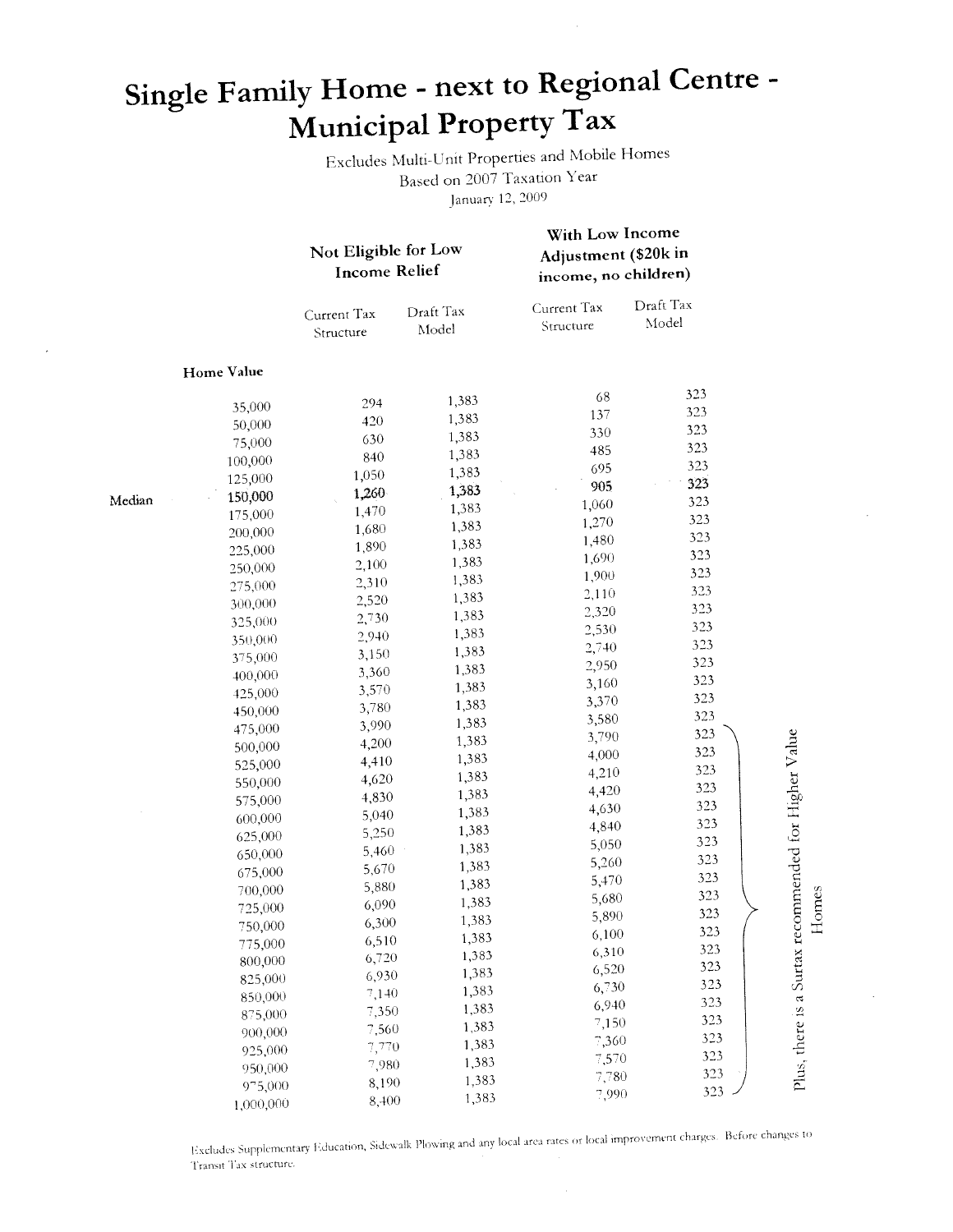

| CommuterShed                          |       |
|---------------------------------------|-------|
| <b>Municipal Services</b>             |       |
| <b>Paid for by the Property Once:</b> |       |
| Hydrants                              |       |
| <b>Local Roads</b>                    | 176   |
| Sub-Total                             | 176   |
| By the Number of Dwellings at 60%:    |       |
| <b>Regional Rate</b>                  | 474   |
| Regional Roads                        | 101   |
| Regional Transit                      | 57    |
| <b>Local Transit</b>                  | 140   |
| <b>Local Sidewalks</b>                |       |
| Sub-Total                             | 772   |
| By the Number of Dwellings at 100%:   |       |
| <b>Local Recreation Facilities</b>    | 36    |
| Solid Waste                           | 256   |
| Sub-Total                             | 292   |
| <b>Total Municipal Services</b>       | 1,240 |
| Provincial Taxes                      | 585   |
| <b>Total Taxes</b>                    | 1,825 |
| <b>Current Taxes (2007)</b>           |       |
| Municipal                             | 1,062 |
| Provincial Taxes                      | 585   |
| <b>Total Taxes</b>                    | 1,647 |
| Variance                              | 178   |
|                                       |       |

 $\overline{\phantom{a}}$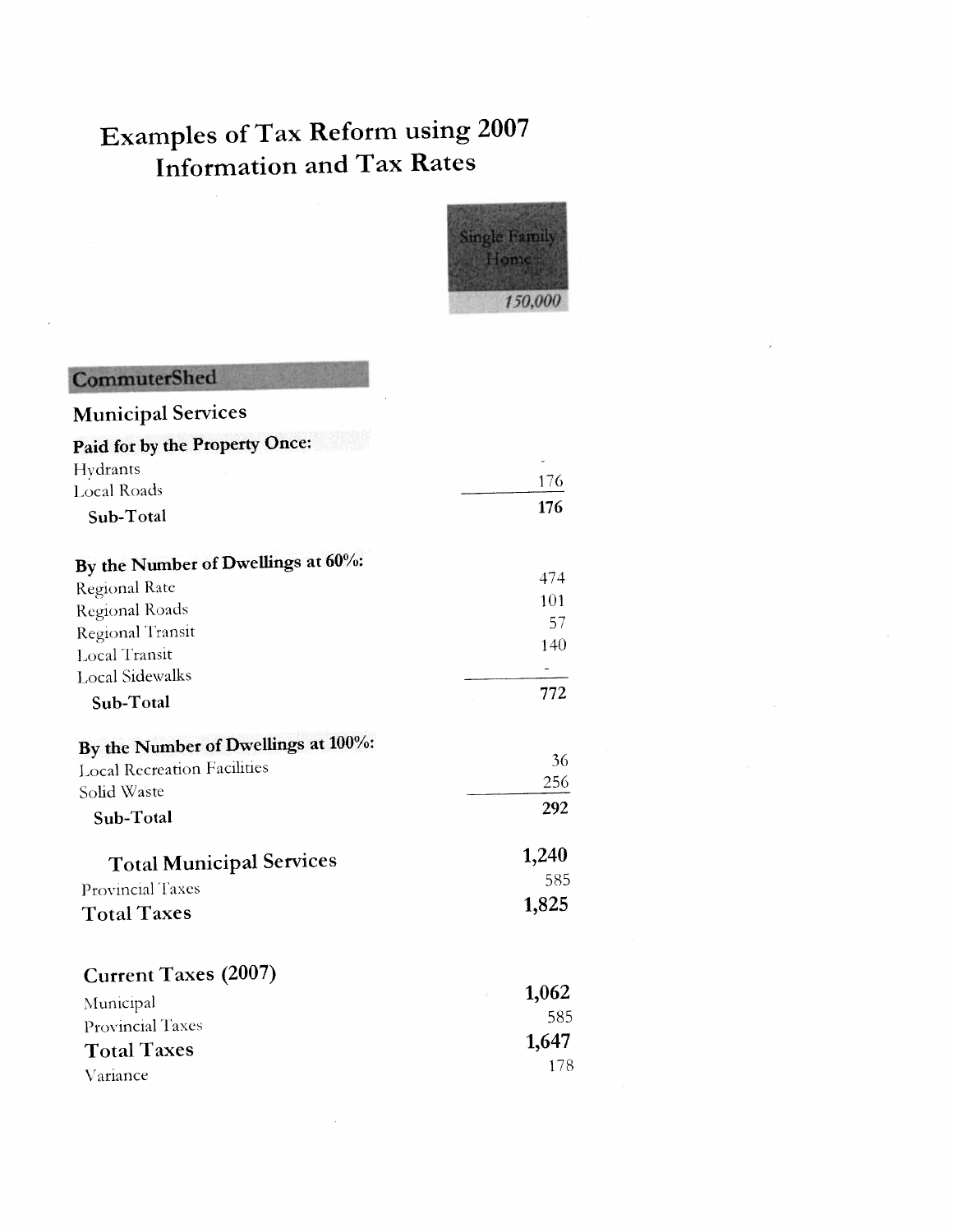# Single Family Home - CommuterShed - Municipal and Provincial Property Tax

Excludes Multi-Unit Properties and Mobile Homes Based on 2007 Taxation Year January 12, 2009

|        |                    | Not Eligible for Low<br><b>Income Relief</b> |                    | With Low Income<br>Adjustment (\$20k in<br>income, no children) |                    |                             |
|--------|--------------------|----------------------------------------------|--------------------|-----------------------------------------------------------------|--------------------|-----------------------------|
|        |                    | Current Tax<br>Structure                     | Draft Tax<br>Model | Current Tax<br>Structure                                        | Draft Tax<br>Model |                             |
|        | Home Value         |                                              |                    |                                                                 |                    |                             |
|        |                    | 549                                          | 1,435              | 200                                                             | 375                |                             |
|        | 50,000             | 824                                          | 1,532              | 384                                                             | 472                |                             |
|        | 75,000             | 1,098                                        | 1,630              | 578                                                             | 570                |                             |
|        | 100,000            | 1,373                                        | 1,727              | 853                                                             | 667                |                             |
|        | 125,000            | 1,647                                        | 1,825              | 1,127                                                           | 765                |                             |
| Median | 150,000            | 1,922                                        | 1,922              | 1,402                                                           | 862                |                             |
|        | 175,000            | 2,196                                        | 2,020              | 1,596                                                           | 960                |                             |
|        | 200,000            | 2,471                                        | 2,117              | 1,871                                                           | 1,057              |                             |
|        | 225,000            | 2,745                                        | 2,215              | 2,145                                                           | 1,155              |                             |
|        | 250,000            | 3,020                                        | 2,312              | 2,420                                                           | 1,252              |                             |
|        | 275,000            | 3,294                                        | 2,410              | 2,694                                                           | 1,350              |                             |
|        | 300,000            | 3,569                                        | 2,507              | 2,969                                                           | 1,447              |                             |
|        | 325,000            | 3,843                                        | 2,605              | 3,243                                                           | 1,545              |                             |
|        | 350,000            | 4,118                                        | 2,702              | 3,518                                                           | 1,642              |                             |
|        | 375,000            | 4,392                                        | 2,800              | 3,792                                                           | 1,740              |                             |
|        | 400,000            | 4,667                                        | 2,897              | 4,067                                                           | 1,837              |                             |
|        | 425,000            | 4,941                                        | 2,995              | 4,341                                                           | 1,935              |                             |
|        | 450,000            | 5,216                                        | 3,092              | 4,616                                                           | 2,032              |                             |
|        | 475,000            | 5,490                                        | 3,190              | 4,890                                                           | 2,130              | ecommended for Higher Value |
|        | 500,000            | 5,765                                        | 3,287              | 5,165                                                           | 2,227              |                             |
|        | 525,000            | 6,039                                        | 3,385              | 5,439                                                           | 2,325              |                             |
|        | 550,000            | 6,314                                        | 3,482              | 5,714                                                           | 2,422              |                             |
|        | 575,000            | 6,588                                        | 3,580              | 5,988                                                           | 2,520              |                             |
|        | 600,000            | 6,863                                        | 3,677              | 6,263                                                           | 2,617              |                             |
|        | 625,000            | 7,137                                        | 3,775              | 6,537                                                           | 2,715              |                             |
|        | 650,000            | 7,412                                        | 3,872              | 6,812                                                           | 2,812              |                             |
|        | 675,000            | 7,686                                        | 3,970              | 7,086                                                           | 2,910              |                             |
|        | 700,000<br>725,000 | 7,961                                        | 4,067              | 7,361                                                           | 3,007              | Homes                       |
|        | 750,000            | 8,235                                        | 4,165              | 7,635                                                           | 3,105              |                             |
|        | 775,000            | 8,510                                        | 4,262              | 7,910                                                           | 3,202              |                             |
|        |                    | 8,784                                        | 4,360              | 8,184                                                           | 3,300              |                             |
|        | 800,000<br>825,000 | 9,059                                        | 4,457              | 8,459                                                           | 3,397              |                             |
|        | 850,000            | 9,333                                        | 4,555              | 8,733                                                           | 3,495              |                             |
|        | 875,000            | 9,608                                        | 4,652              | 9,008                                                           | 3,592              |                             |
|        | 900,000            | 9,882                                        | 4,750              | 9,282                                                           | 3,690              |                             |
|        | 925,000            | 10,157                                       | 4,847              | 9,557                                                           | 3,787              |                             |
|        | 950,000            | 10,431                                       | 4,945              | 9,831                                                           | 3,885              |                             |
|        | 975,000            | 10,706                                       | 5,042              | 10,106                                                          | 3,982              | Plus, there is a Surtax 1   |
|        | 1,000,000          | 10,980                                       | 5,140              | 10,380                                                          | 4,080              |                             |

Excludes Supplementary Education, Sidewalk Plowing and any local area rates or local improvement charges. Before changes to Transit Tax structure.

 $\sim$  10000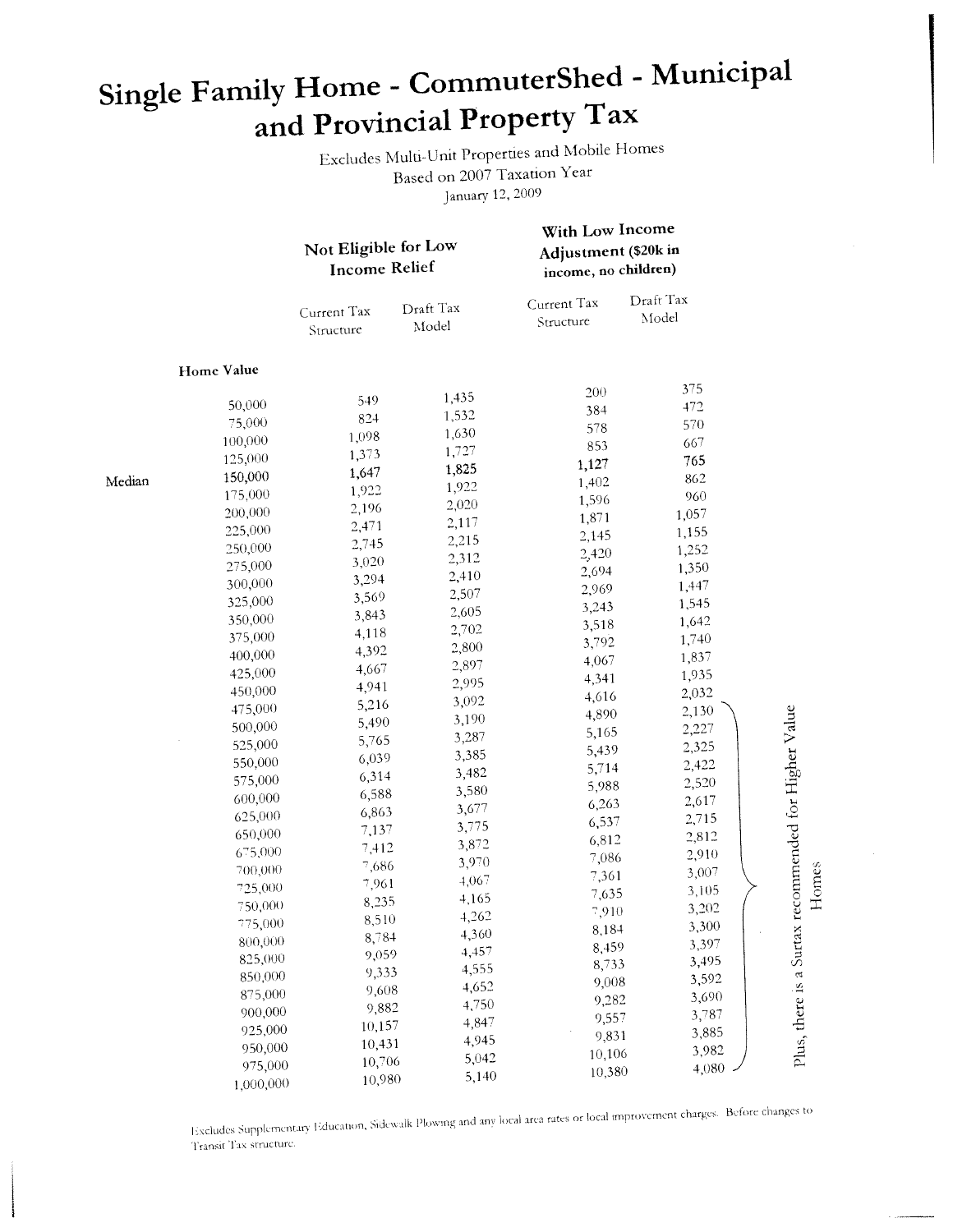# Single Family Home - CommuterShed - Municipal Property Tax

Excludes Multi-Unit Properties and Mobile Homes Based on 2007 Taxation Year January 12, 2009

|        |            | Not Eligible for Low<br><b>Income Relief</b> |                    | With Low Income<br>Adjustment (\$20k in<br>income, no children) |                    |                             |
|--------|------------|----------------------------------------------|--------------------|-----------------------------------------------------------------|--------------------|-----------------------------|
|        |            | Current Tax<br>Structure                     | Draft Tax<br>Model | Current Tax<br>Structure                                        | Draft Tax<br>Model |                             |
|        | Home Value |                                              |                    |                                                                 |                    |                             |
|        | 50,000     | 354                                          | 1,240              | 129                                                             | 180                |                             |
|        | 75,000     | 531                                          | 1,240              | 247                                                             | 180                |                             |
|        | 100,000    | 708                                          | 1,240              | 373                                                             | 180                |                             |
|        | 125,000    | 885                                          | 1,240              | 550                                                             | 180                |                             |
|        | 150,000    | 1,062                                        | 1,240              | 727                                                             | 180                |                             |
| Median | 175,000    | 1,239                                        | 1,240              | 904                                                             | 180                |                             |
|        | 200,000    | 1,416                                        | 1,240              | 1,029                                                           | 180                |                             |
|        | 225,000    | 1,593                                        | 1,240              | 1,206                                                           | 180                |                             |
|        | 250,000    | 1,770                                        | 1,240              | 1,383                                                           | 180                |                             |
|        | 275,000    | 1,947                                        | 1,240              | 1,560                                                           | 180                |                             |
|        | 300,000    | 2,124                                        | 1,240              | 1,737                                                           | 180                |                             |
|        | 325,000    | 2,301                                        | 1,240              | 1,914                                                           | 180                |                             |
|        | 350,000    | 2,478                                        | 1,240              | 2,091                                                           | 180                |                             |
|        | 375,000    | 2,655                                        | 1,240              | 2,268                                                           | 180                |                             |
|        | 400,000    | 2,832                                        | 1,240              | 2,445                                                           | 180                |                             |
|        | 425,000    | 3,009                                        | 1,240              | 2,622                                                           | 180                |                             |
|        | 450,000    | 3,186                                        | 1,240              | 2,799                                                           | 180                |                             |
|        | 475,000    | 3,363                                        | 1,240              | 2,976                                                           | 180                |                             |
|        | 500,000    | 3,540                                        | 1,240              | 3,153                                                           | 180                | ecommended for Higher Value |
|        | 525,000    | 3,717                                        | 1,240              | 3,330                                                           | 180                |                             |
|        | 550,000    | 3,894                                        | 1,240              | 3,507                                                           | 180                |                             |
|        | 575,000    | 4,071                                        | 1,240              | 3,684                                                           | 180                |                             |
|        | 600,000    | 4,248                                        | 1,240              | 3,861                                                           | 180                |                             |
|        | 625,000    | 4,425                                        | 1,240              | 4,038                                                           | 180                |                             |
|        | 650,000    | 4,602                                        | 1,240              | 4,215                                                           | 180                |                             |
|        | 675,000    | 4,779                                        | 1,240              | 4,392                                                           | 180                |                             |
|        | 700,000    | 4,956                                        | 1,240              | 4,569                                                           | 180                |                             |
|        | 725,000    | 5,133                                        | 1,240              | 4,746                                                           | 180                |                             |
|        | 750,000    | 5,310                                        | 1,240              | 4,923                                                           | 180                | Homes                       |
|        | 775,000    | 5,487                                        | 1,240              | 5,100                                                           | 180                | ۳                           |
|        | 800,000    | 5,664                                        | 1,240              | 5,277                                                           | 180                |                             |
|        | 825,000    | 5,841                                        | 1,240              | 5,454                                                           | 180                |                             |
|        | 850,000    | 6,018                                        | 1,240              | 5,631                                                           | 180                |                             |
|        | 875,000    | 6,195                                        | 1,240              | 5,808                                                           | 180                |                             |
|        | 900,000    | $6,3^{\circ}2$                               | 1,240              | 5,985                                                           | 180                |                             |
|        | 925,000    | 6,549                                        | 1,240              | 6,162                                                           | 180                |                             |
|        | 950,000    | 6,726                                        | 1,240              | 6,339                                                           | 180                |                             |
|        | 975,000    | 6,903                                        | 1,240              | 6,516                                                           | 180                | Plus, there is a Surtax     |
|        | 1,000,000  | 7,080                                        | 1,240              | 6,693                                                           | 180                |                             |

Excludes Supplementary Education, Sidewalk Plowing and any local area rates or local improvement charges. Before changes to Transit Tax structure.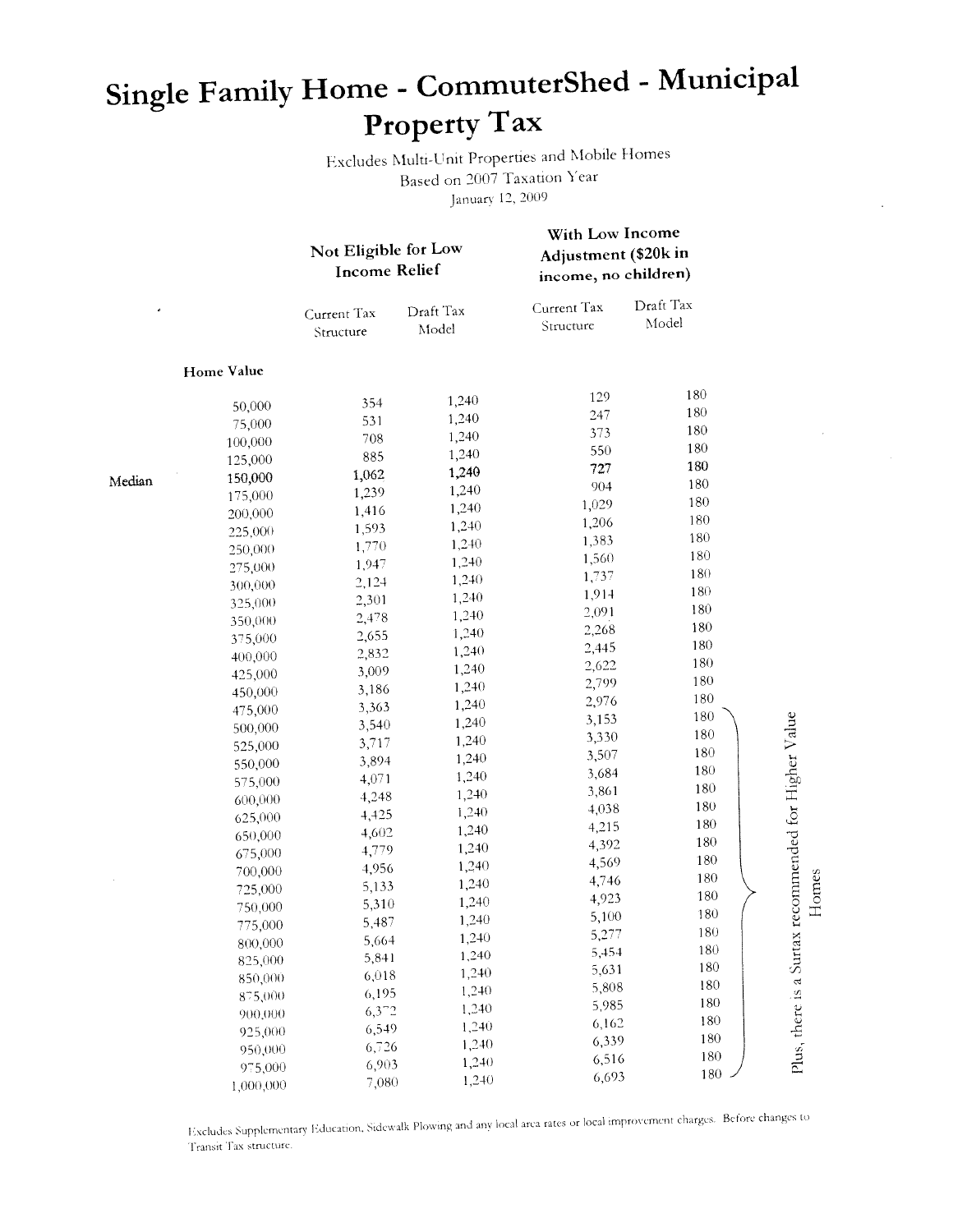

### **Resource Area**

| Paid for by the Property Once:<br>Hydrants<br>132<br><b>Local Roads</b><br>132<br>Sub-Total<br>By the Number of Dwellings at 60%:<br>474<br>Regional Rate<br>30<br>Regional Roads<br>17<br><b>Regional Transit</b><br>Local Transit<br><b>Local Sidewalks</b><br>521<br>Sub-Total<br>By the Number of Dwellings at 100%:<br><b>Local Recreation Facilities</b><br>256<br>Solid Waste<br>256<br>Sub-Total<br>909<br><b>Total Municipal Services</b><br>195<br><b>Provincial Taxes</b><br>1,104<br><b>Total Taxes</b><br><b>Current Taxes (2007)</b><br>351<br>Municipal | <b>Municipal Services</b> |     |
|------------------------------------------------------------------------------------------------------------------------------------------------------------------------------------------------------------------------------------------------------------------------------------------------------------------------------------------------------------------------------------------------------------------------------------------------------------------------------------------------------------------------------------------------------------------------|---------------------------|-----|
|                                                                                                                                                                                                                                                                                                                                                                                                                                                                                                                                                                        |                           |     |
|                                                                                                                                                                                                                                                                                                                                                                                                                                                                                                                                                                        |                           |     |
|                                                                                                                                                                                                                                                                                                                                                                                                                                                                                                                                                                        |                           |     |
|                                                                                                                                                                                                                                                                                                                                                                                                                                                                                                                                                                        |                           |     |
|                                                                                                                                                                                                                                                                                                                                                                                                                                                                                                                                                                        |                           |     |
|                                                                                                                                                                                                                                                                                                                                                                                                                                                                                                                                                                        |                           |     |
|                                                                                                                                                                                                                                                                                                                                                                                                                                                                                                                                                                        |                           |     |
|                                                                                                                                                                                                                                                                                                                                                                                                                                                                                                                                                                        |                           |     |
|                                                                                                                                                                                                                                                                                                                                                                                                                                                                                                                                                                        |                           |     |
|                                                                                                                                                                                                                                                                                                                                                                                                                                                                                                                                                                        |                           |     |
|                                                                                                                                                                                                                                                                                                                                                                                                                                                                                                                                                                        |                           |     |
|                                                                                                                                                                                                                                                                                                                                                                                                                                                                                                                                                                        |                           |     |
|                                                                                                                                                                                                                                                                                                                                                                                                                                                                                                                                                                        |                           |     |
|                                                                                                                                                                                                                                                                                                                                                                                                                                                                                                                                                                        |                           |     |
|                                                                                                                                                                                                                                                                                                                                                                                                                                                                                                                                                                        |                           |     |
|                                                                                                                                                                                                                                                                                                                                                                                                                                                                                                                                                                        |                           |     |
|                                                                                                                                                                                                                                                                                                                                                                                                                                                                                                                                                                        |                           |     |
|                                                                                                                                                                                                                                                                                                                                                                                                                                                                                                                                                                        |                           |     |
|                                                                                                                                                                                                                                                                                                                                                                                                                                                                                                                                                                        |                           |     |
|                                                                                                                                                                                                                                                                                                                                                                                                                                                                                                                                                                        |                           |     |
|                                                                                                                                                                                                                                                                                                                                                                                                                                                                                                                                                                        | Provincial Taxes          | 195 |
| 546<br><b>Total Taxes</b>                                                                                                                                                                                                                                                                                                                                                                                                                                                                                                                                              |                           |     |
| 558<br>Variance                                                                                                                                                                                                                                                                                                                                                                                                                                                                                                                                                        |                           |     |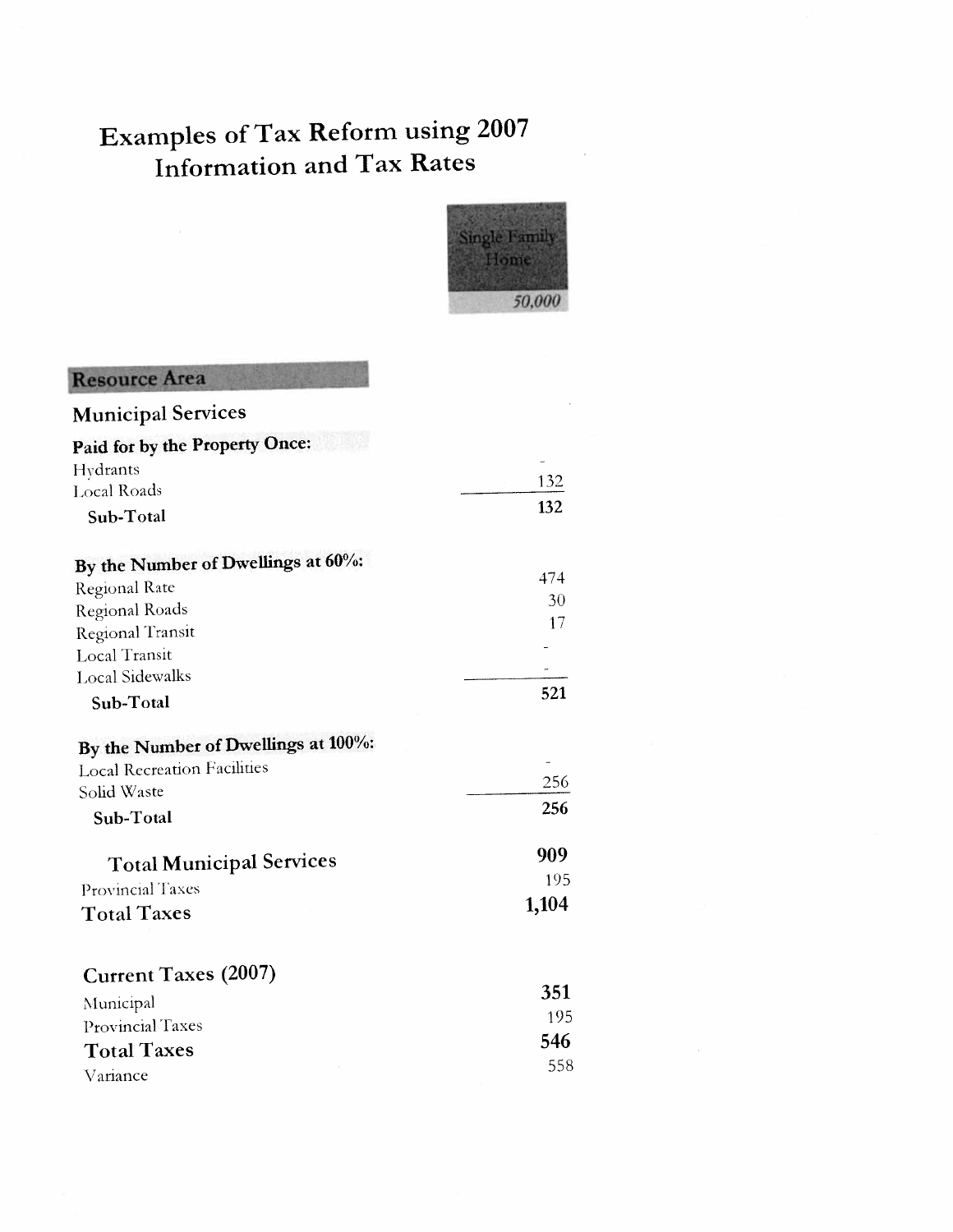## Single Family Home - Resource Area - Municipal and Provincial Property Tax

Excludes Multi-Unit Properties and Mobile Homes Based on 2007 Taxation Year January 12, 2009

With Low Income

|        |            | Not Eligible for Low<br><b>Income Relief</b> |                    | Adjustment (\$20k in<br>income, no children) |                    |                                                      |       |
|--------|------------|----------------------------------------------|--------------------|----------------------------------------------|--------------------|------------------------------------------------------|-------|
|        |            | Current Tax<br>Structure                     | Draft Tax<br>Model | Current Tax<br>Structure                     | Draft Tax<br>Model |                                                      |       |
|        | Home Value |                                              |                    |                                              |                    |                                                      |       |
|        | 35,000     | 382                                          | 1,046              | 200                                          | 100                |                                                      |       |
| Median | 50,000     | 546                                          | 1,104              | 200                                          | 100                |                                                      |       |
|        | 75,000     | 819                                          | 1,202              | 379                                          | 142                |                                                      |       |
|        | 100,000    | 1,092                                        | 1,299              | 572                                          | 239                |                                                      |       |
|        | 125,000    | 1,365                                        | 1,397              | 845                                          | 337                |                                                      |       |
|        | 150,000    | 1,638                                        | 1,494              | 1,118                                        | 434                |                                                      |       |
|        | 175,000    | 1,911                                        | 1,592              | 1,391                                        | 532                |                                                      |       |
|        | 200,000    | 2,184                                        | 1,689              | 1,584                                        | 629                |                                                      |       |
|        | 225,000    | 2,457                                        | 1,787              | 1,857                                        | 727                |                                                      |       |
|        | 250,000    | 2,730                                        | 1,884              | 2,130                                        | 824                |                                                      |       |
|        | 275,000    | 3,003                                        | 1,982              | 2,403                                        | 922                |                                                      |       |
|        | 300,000    | 3,276                                        | 2,079              | 2,676                                        | 1,019              |                                                      |       |
|        | 325,000    | 3,549                                        | 2,177              | 2,949                                        | 1,117              |                                                      |       |
|        | 350,000    | 3,822                                        | 2,274              | 3,222                                        | 1,214              |                                                      |       |
|        | 375,000    | 4,095                                        | 2,372              | 3,495                                        | 1,312              |                                                      |       |
|        | 400,000    | 4,368                                        | 2,469              | 3,768                                        | 1,409              |                                                      |       |
|        | 425,000    | 4,641                                        | 2,567              | 4,041                                        | 1,507              |                                                      |       |
|        | 450,000    | 4,914                                        | 2,664              | 4,314                                        | 1,604              |                                                      |       |
|        | 475,000    | 5,187                                        | 2,762              | 4,587                                        | 1,702              |                                                      |       |
|        | 500,000    | 5,460                                        | 2,859              | 4,860                                        | 1,799              |                                                      |       |
|        | 525,000    | 5,733                                        | 2,957              | 5,133                                        | 1,897              |                                                      |       |
|        | 550,000    | 6,006                                        | 3,054              | 5,406                                        | 1,994              |                                                      |       |
|        | 575,000    | 6,279                                        | 3,152              | 5,679                                        | 2,092              |                                                      |       |
|        | 600,000    | 6,552                                        | 3,249              | 5,952                                        | 2,189              |                                                      |       |
|        | 625,000    | 6,825                                        | 3,347              | 6,225                                        | 2,287              |                                                      |       |
|        | 650,000    | 7,098                                        | 3,444              | 6,498                                        | 2,384              |                                                      |       |
|        | 675,000    | 7,371                                        | 3,542              | 6,771                                        | 2,482              |                                                      |       |
|        | 700,000    | 7,644                                        | 3,639              | 7,044                                        | 2,579              |                                                      |       |
|        | 725,000    | 7,917                                        | 3,737              | 7,317                                        | 2,677              |                                                      | Homes |
|        | 750,000    | 8,190                                        | 3,834              | 7,590                                        | 2,774              |                                                      |       |
|        | 775,000    | 8,463                                        | 3,932              | 7,863                                        | 2,872              |                                                      |       |
|        | 800,000    | 8,736                                        | 4,029              | 8,136                                        | 2,969              |                                                      |       |
|        | 825,000    | 9,009                                        | 4,127              | 8,409                                        | 3,067              |                                                      |       |
|        | 850,000    | 9,282                                        | 4,224              | 8,682                                        | 3,164              |                                                      |       |
|        | 875,000    | 9,555                                        | 4,322              | 8,955                                        | 3,262              | Plus, there is a Surtax recommended for Higher Value |       |
|        | 900,000    | 9,828                                        | 4,419              | 9,228                                        | 3,359              |                                                      |       |
|        | 925,000    | 10,101                                       | 4,517              | 9,501                                        | 3,457              |                                                      |       |
|        | 950,000    | 10,374                                       | 4,614              | 9,774                                        | 3,554              |                                                      |       |
|        | 975,000    | 10,647                                       | 4,712              | 10,047                                       | 3,652              |                                                      |       |
|        | 1,000,000  | 10,920                                       | 4,809              | 10,320                                       | 3,749              |                                                      |       |

Excludes Supplementary Education, Sidewalk Plowing and any local area rates or local improvement charges. Before changes to Transit Tax structure.